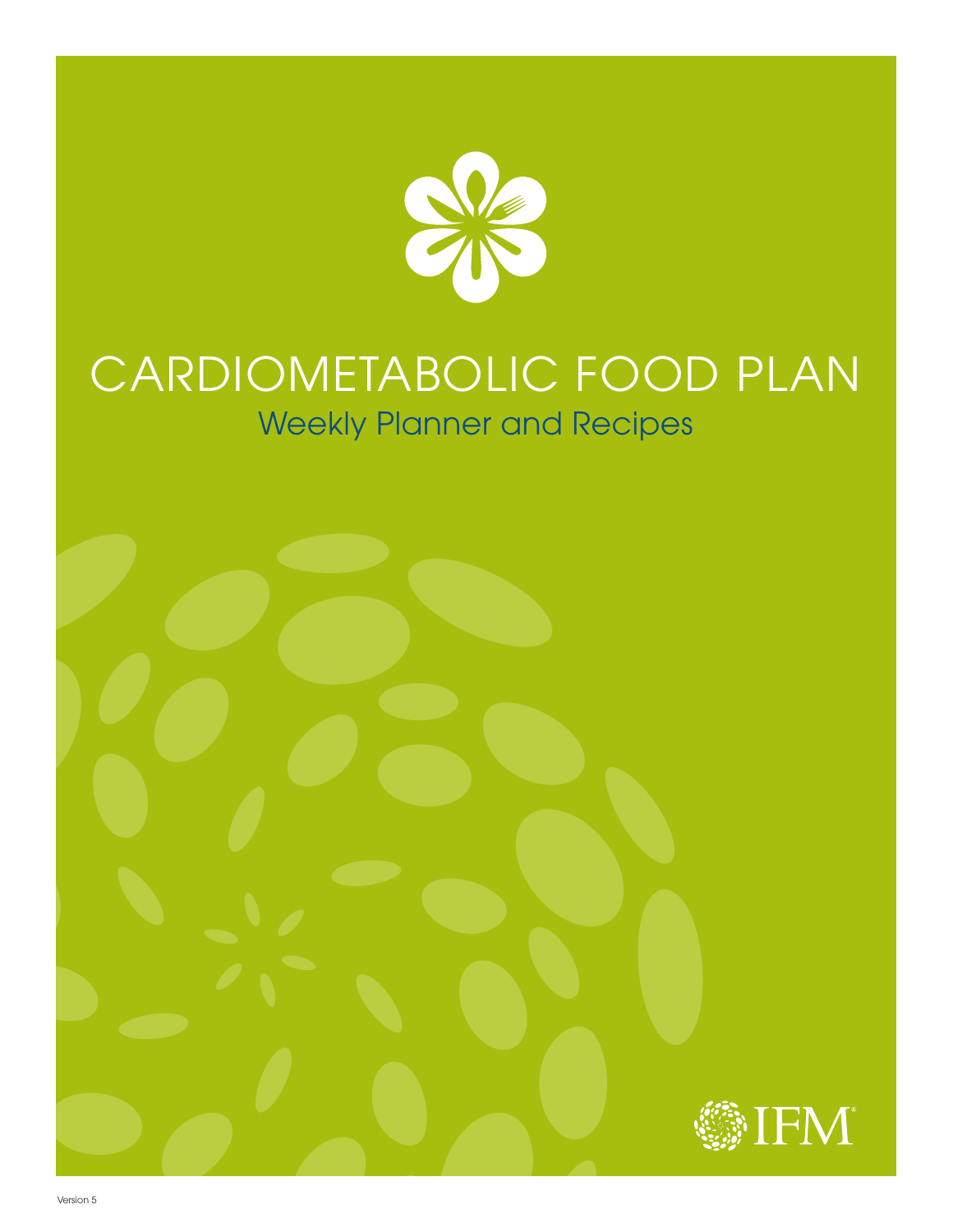

## CARDIOMETABOLIC FOOD PLAN – A WEEK OF MEALS & SNACKS

|                                         | <b>DAY 1</b>                                                                                                                                                                                             | DAY <sub>2</sub>                                                                                                                                                       | DAY <sub>3</sub>                                                                                                                                                                                | DAY 4                                                                                                                                                                                                  | DAY <sub>5</sub>                                                                                                                                                                      | DAY 6                                                                                                                                               | DAY <sub>7</sub>                                                                                                                                                                       |
|-----------------------------------------|----------------------------------------------------------------------------------------------------------------------------------------------------------------------------------------------------------|------------------------------------------------------------------------------------------------------------------------------------------------------------------------|-------------------------------------------------------------------------------------------------------------------------------------------------------------------------------------------------|--------------------------------------------------------------------------------------------------------------------------------------------------------------------------------------------------------|---------------------------------------------------------------------------------------------------------------------------------------------------------------------------------------|-----------------------------------------------------------------------------------------------------------------------------------------------------|----------------------------------------------------------------------------------------------------------------------------------------------------------------------------------------|
| <b>Breakfast</b>                        | <b>Fresh Spinach</b><br>Quiche Cups*<br>Orange                                                                                                                                                           | Chocolate<br>Mint Spinach<br>Smoothie*                                                                                                                                 | $\blacksquare$ Chia<br>Pomegranate<br>Oatmeal*                                                                                                                                                  | Vegetable Egg<br>Scramble*<br><b>Blueberries</b>                                                                                                                                                       | Strawberry<br>Peach Kale<br>Smoothie*                                                                                                                                                 | <b>Egg White</b><br>Vegetable<br>Frittata*<br>Cantaloupe                                                                                            | $\blacksquare$ Protein<br>Pancakes*<br><b>Blueberries</b><br>pureed                                                                                                                    |
| <b>Snack</b>                            | Greek Yogurt<br><b>Blackberries</b>                                                                                                                                                                      | <b>Fresh Yellow</b><br>Pear<br><b>Hummus</b>                                                                                                                           | <b>Marinated</b><br>Olives*                                                                                                                                                                     | Kefir                                                                                                                                                                                                  | <b>Purple Plum</b><br>• Mixed Nuts                                                                                                                                                    | ■ Celery<br>Almond Butter                                                                                                                           | $\blacksquare$ Dark<br>Chocolate,<br>70% or higher<br>Cocoa<br><b>Pistachio Nuts</b>                                                                                                   |
| <b>Lunch</b>                            | ■ Chicken<br>Pomegranate<br>Quinoa Salad*<br>■ Sugar-Snap<br>Peas, Carrots,<br>and Yellow<br><b>Pepper Sticks</b>                                                                                        | $\blacksquare$ LO Ten<br>Vegetable<br>Soup with<br>Tempeh*<br>Savory Seed<br>Crackers*                                                                                 | <b>Thai Barley</b><br>and Veggie<br>Stir-Fry with<br>Edamame*<br><b>Mixed Greens</b><br>Olive Oil<br>Cabernet<br>Vinaigrette*                                                                   | <b>LO Thai Barley</b><br>and Veggie<br>Stir-Fry with<br>Edamame*<br><b>Mixed Greens</b><br>Olive Oil<br>Cabernet<br>Vinaigrette*                                                                       | <b>Black Soy Bean</b><br>Cocoa Soup<br>with Lime Zest*<br>Red and Yellow<br>Pepper, Celery<br>strips with LO<br>Homemade<br>Guacamole*                                                | <b>LO Black Soy</b><br><b>Bean Cocoa</b><br>Soup with Lime<br>Zest*<br>Red and Yellow<br>Pepper, Celery<br>strips with LO<br>Homemade<br>Guacamole* | Greek Lentil<br>Stew*<br>• Marinated<br>Vegetables*                                                                                                                                    |
| <b>Snack</b>                            | • Almonds<br>$\blacksquare$ Dark<br>Chocolate;<br>70% or higher<br>Cocoa                                                                                                                                 | Avocado,<br>(sliced/<br>chopped) with<br>Cumin, Salt and<br>Pepper, Lemon<br>Juice                                                                                     | • Flax Muffin in a<br>$Cup*$<br><b>Hot Green Tea</b>                                                                                                                                            | Orange and<br><b>Yellow Pepper</b><br>and Celery<br><b>Strips</b><br>Guacamole*                                                                                                                        | <b>Marinated</b><br>Olives*                                                                                                                                                           | <b>Balsamic</b><br><b>Roasted Beets*</b><br><b>Pumpkin Seeds</b>                                                                                    | Sliced Zucchini<br>Sweet Potato<br>Hummus*                                                                                                                                             |
| <b>Dinner</b>                           | <b>Ten Vegetable</b><br>Soup with<br>Tempeh*<br>Savory Seed<br>Crackers*                                                                                                                                 | Sautéed<br>Chicken and<br>Kiwi*<br>Cilantro Lime<br>Cauliflower<br>Rice*<br><b>Mixed Greens</b><br>Olive Oil<br>Cabernet<br>Vinaigrette*                               | • Poached<br>Fish with<br><b>Fire-Roasted</b><br>Tomato Sauce*<br>Steamed Kale<br><b>Purple</b><br>Cabbage<br>Salad*                                                                            | Grilled Flank<br>Steak*<br>Roasted Root<br>Vegetable<br>Salad*<br><b>Fruity Spinach</b><br>Salad*                                                                                                      | Salmon Pecan<br>Cakes*<br>Roasted Beets<br>with Greens*<br>Roasted Brussels<br>Sprouts*                                                                                               | Coconut<br>Chicken with<br>Purple Rice*<br>■ Steamed<br><b>Broccoli</b><br>Kale Salad*<br>• Raspberry<br>Peach Fruit<br>Fluff*                      | Asian Turkey<br>Cabbage<br>Boats*<br><b>Fresh Berries</b><br>with Coconut<br>Mango Cream*                                                                                              |
| <b>Therapeutic</b><br><b>Food Focus</b> | Spinach,<br>yogurt,<br>pomegranate,<br>dark<br>chocolate,<br>tempeh,<br>onion, garlic,<br>parsley, olive<br>oil, scallions,<br>almonds,<br>tomatoes,<br>celery, leeks,<br>Swiss chard,<br>flax/chia seed | Spinach, onion,<br>garlic, parsley,<br>tomato, celery,<br>leeks, Swiss<br>chard, flax<br>& chia seed,<br>avocado, olive<br>oil, scallions,<br>tempeh, mixed<br>greens, | Rolled<br>oats, chia/<br>flax seed,<br>pomegranate,<br>olives, olive<br>oil, kale garlic,<br>barley, onion,<br>edamame,<br>green tea,<br>avocado,<br>tomatoes, wild<br>cod, parsley,<br>almonds | Olive oil,<br>edamame,<br>onion,<br>tomato, kefir,<br>blueberries,<br>garlic, barley,<br>mixed greens<br>celery,<br>avocado,<br>parsley,<br>walnuts,<br>spinach,<br>flax seed oil,<br>scallions, beets | Kale, almond,<br>mixed nuts,<br>olive oil, beets,<br>onion, garlic,<br>celery, black<br>soy bean,<br>scallions,<br>avocado,<br>olives, pecans,<br>spinach,<br>parsley, wild<br>salmon | Olive oil, onion,<br>tomatoes,<br>spinach,<br>celery, almond<br>butter, black<br>soy beans,<br>avocado,<br>beets, kale                              | <b>Blueberries</b><br>pistachios, dark<br>chocolate,<br>onion, olive oil,<br>garlic, tomato,<br>pomegranate<br>juice, black<br>olives, Chinese<br>cabbage,<br>almonds,<br>blackberries |

*\*Recipe included Leftover – LO*

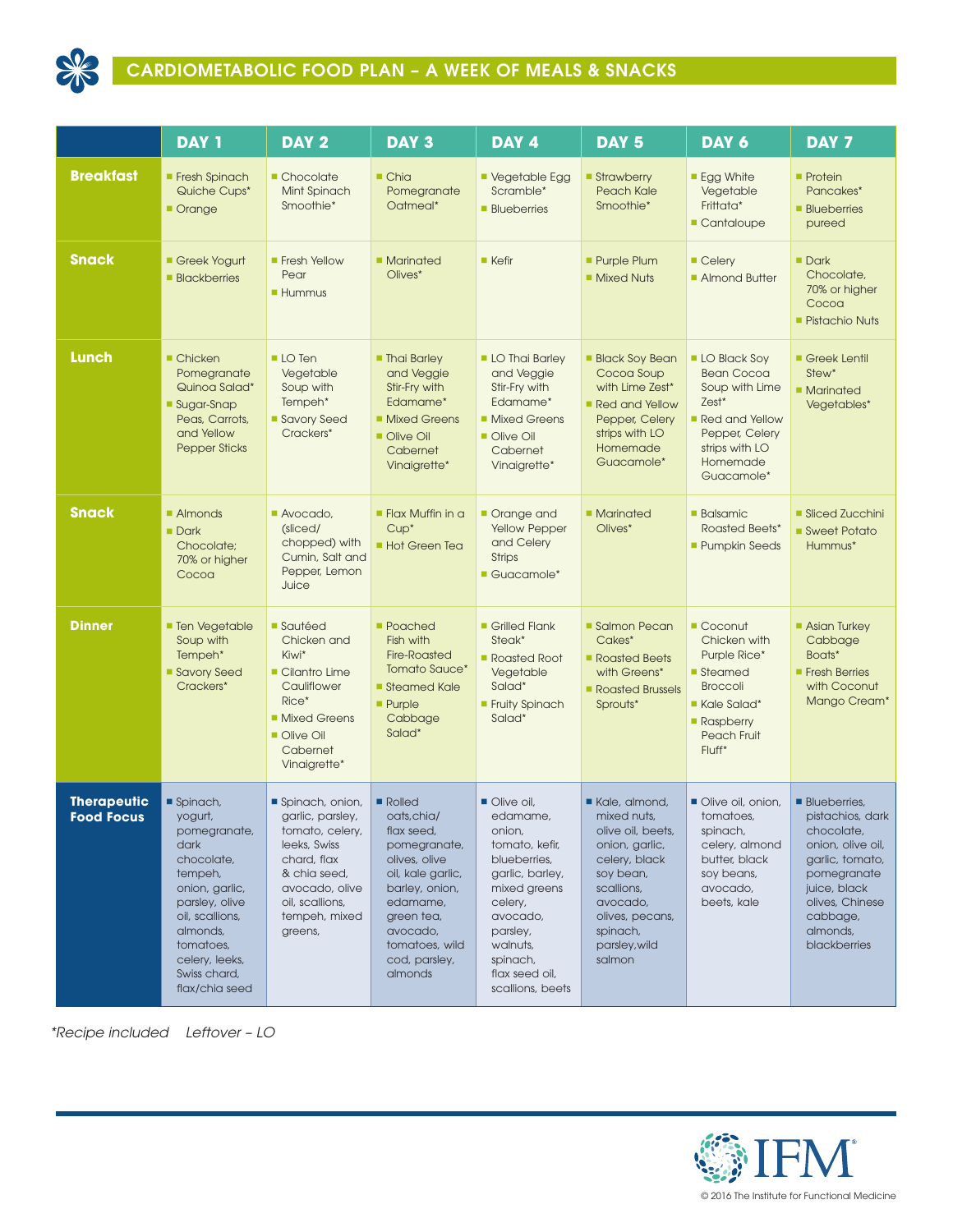

## CARDIOMETABOLIC FOOD PLAN – SHOPPING GUIDE

### Fresh Produce Vegetables

- □ Carrots, shredded-8-10 oz pkg
- □ Carrots, 2–16 oz bags
- □ Spinach–2 large 10 oz pkgs
- o Spring Mix*–large 10 oz pkg*
- □ Kale-2 bunches
- □ Swiss Chard-1 bunch
- $\Box$  Red Pepper-4, Yel 2, Or 1
- □ Jalapeno Pepper-1 sm
- □ Yellow Onion-5-6 med
- □ Red Onion–3 med
- □ Green Onion–2 bunches
- □ Garlic-4-5 bulbs or 32 oz jar minced
- □ Leek-1 med
- □ Celery-2 bunches
- o Brussels Sprouts*–4 c*
- □ Broccoli-2 heads
- $\Box$  Broccoli Slaw-1, 8-10 oz pkg
- □ Chinese Cabbage–1 head
- □ Beets- 2 bunches-6-8 med
- □ Cherry or Grape Tomatoes-1 pkg
- $\Box$  1 Bunch Mint, 2 Bunches Cilantro
- $\Box$  1 Bunch each Basil and Flat Parsley
- □ Ginger Root-1-2 inch
- □ Sweet Potato-4 med
- □ Yellow Potato-2 med
- □ Sugar Snap Peas-4 oz
- □ Cauliflower-2 med heads
- □ Cabbage-1 green, 1 purple
- □ Chinese Eggplant-1 sm
- o Mushrooms*–8 oz*
- □ Parsnip-1 med
- □ Zucchini & Yellow Squash-1 ea

#### **Time Saver Tips:**

- **n** Roast beets for day 5 dinner and use 2 the next day for afternoon snack.
- **n** Olive Oil Cabernet Vinaigrettedouble the recipe for day 2 dinner and use it for days 3 and 4 lunch salads.
- **n** Purchase all canned goods, **nuts/seeds and condiments in low sodium or no salt added forms if available.**

### Meat/Fish/Eggs/ Plant Proteins

- $\Box$  Chicken Breast boneless, skinless*–2.5 lbs*
- □ Ground Turkey Breast-1 *lb*
- □ Flank Steak-2-3 lbs
- □ Cod or Halibut-1.5 lbs
- $\Box$  Tempeh–16 oz
- □ Organic Cage-Free Eggs-1 doz
- □ Organic Egg Whites-16 oz

#### Dairy/Dairy Alternative

- o Feta Cheese*–8 oz*
- □ Cottage Cheese 1%–4 oz
- o Greek Yogurt*–1, 6-8 oz*
- □ Light Ricotta Cheese-4 oz
- □ Almond Milk, unsweetened-½
- o Kefir*–6-8 oz*

*gal*

### Frozen Foods

- □ Organic Edamame-8 oz
- o Strawberries*–8 oz*
- o Peaches*–16 oz*
- o Raspberries*–16 oz*
- $\Box$  Mangos-10 oz
- □ Pomegranate Seeds-8 oz
- □ Apple juice, concentrate– sm

### Fruit, Fresh

- $\Box$  Oranges-3-4
- $\Box$  Apples–3
- $\Box$  Lemons-4-5
- $\square$  Limes-4-5
- □ Kiwis-3 ripe
- □ Avocados-4-5
- o Strawberries*–2 c*
- o Blueberries*–3 c*
- o Blackberries*–1 c*
- □ Yellow Pear-1
- $\Box$  Cantaloupe–1  $c$
- □ Purple Plum-1

### Grains/Legumes

Condiments/Oils

 $\Box$  Hot Pepper Sauce  $\Box$  Olive Oil–16-24 oz □ Coconut Oil-2 T o Grape Seed Oil*–4 oz* □ Sesame Oil–1 T  $\Box$  Flax Oil–2 T

Vinegar

Spices

 $\square$  Sea Salt  $\Box$  Black Pepper  $\Box$  Oregano and Basil  $\Box$  Red Pepper Flakes

 $\Box$  Bay Leaf-1-2 o Coriander Seed*–¼ t* o Xanthan Gum*–¼ t*  $\square$  Corn Starch  $\Box$  Baking Powder  $\Box$  Cumin, Curry Powder, Cinnamon, Dry Mustard, Paprika, Thyme

Nuts/Seeds

 $\Box$  Pecans–1<sup>3</sup>/4 c

o Walnuts, chopped*–½ c*  $\Box$  Ground Flax Seed-½ c o Chia Seed*–½ c*

□ Roasted Sesame Seeds-1T  $\Box$  Poppy Seeds– $\frac{1}{2}$  T  $\square$  Pumpkin Seeds & Pistachios*–¼ c each* o Mixed Nuts*–¼ c*

□ Tamari Sauce, wheat free–16 oz o Red Wine, Cabernet*–4-6 oz*

 $\Box$  Balsamic, Red Wine, and Rice

 $\Box$  Coconut Aminos-5 T □ Soy Sauce, Low Sodium-8 oz

 $\Box$  Garlic and Onion Powder

 $\Box$  Peppermint & Vanilla Extracts

□ Almonds–raw, 4 oz, slivered, 1 c □ Almond Butter-small jar  $\Box$  Cashews, chopped–3 T o Sunflower Seeds, toasted*–⅔ c*

- o Quinoa*–¾ c*
- o Rolled Oats*–⅔ c*
- o Pearled Barley*–½ c*
- o Purple Rice*–¾ c*
- $\Box$  Lentils–1 c
- $\Box$  Hummus- $\frac{1}{4}c$

### **Miscellaneous**

- □ Dark Chocolate, 70% cocoa-*2 oz*
- $\Box$  Olives, Misc. Black and Green*–2 c*
- □ Unflavored Gelatin-1 pkg
- o Dried Cranberries*–⅓ c*
- $\Box$  Whey or Vegan Protein Powder*–1 Choc and 1 Van*
- $\Box$  Green Tea bags
- $\Box$  Stevia
- o Tahini*–sm jar*
- $\Box$  Cocoa Powder, unsweetened*–2 T*
- □ Pink Grapefruit Sections–1 c
- $\hfill\Box$  Pomegranate Juice, unsweetened*–4 oz*
- o Salsa, chunky*–sm jar*

### Canned Goods

*15 oz, 1*

*6 oz, 1*

- □ Petite Diced Tomatoes-15 oz, 2
- $\Box$  Fire Roasted Tomatoes–15 oz, 1
- $\Box$  Organic Vegetable Broth–32 oz, 2
- □ Organic Chicken Broth–32 oz, 1 □ Organic Chicken Broth–

□ Artichoke Hearts–14 oz, 1  $\Box$  Hearts of Palm-14 oz, 1  $\Box$  Chickpeas-15 oz, 1  $\Box$  Black Soy Beans-15 oz, 1  $\Box$  Black Beans–15 oz, 1 □ Coconut Milk–Lite, 1 can □ Dijon Mustard-sm jar  $\Box$  Black Olives, pitted–6 oz, 1  $\Box$  Wild Salmon–7.5 oz, 1 □ Tomato Paste, no salt added-

© 2016 The Institute for Functional Medicine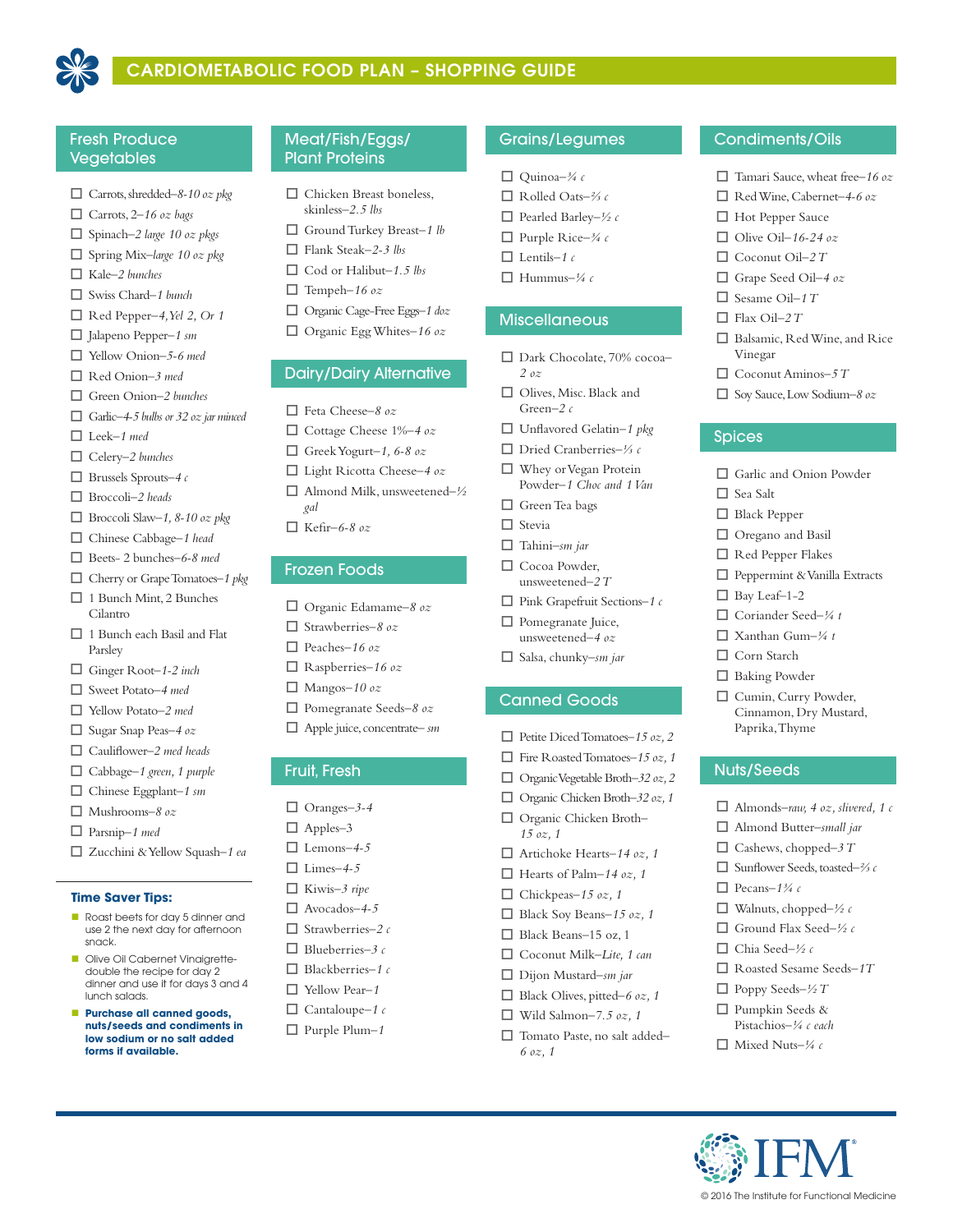

### **Proteins:**

- Asian Turkey Cabbage Boats\*
- Chicken Pomegranate Quinoa Salad\*
- Chocolate Mint Spinach Smoothie\*
- Coconut Chicken with Purple Rice\*
- Egg White Vegetable Frittata
- Fresh Spinach Quiche Cups\*
- Grilled Flank Steak
- Poached Fish with Fire-Roasted Tomato Sauce\*
- Protein Pancakes
- Salmon Pecan Cakes\*
- Sautéed Chicken and Kiwi\*
- Strawberry Peach Kale Smoothie\*
- **37** Ten Vegetable Soup with Tempeh<sup>\*</sup>
- Vegetable Egg Scramble\*

### **Non-starchy Vegetables:**

- Asian Turkey Cabbage Boats\*
- **10** Chocolate Mint Spinach Smoothie<sup>\*</sup>
- Cilantro Lime Cauliflower Rice
- **16** Fresh Spinach Quiche Cups<sup>\*</sup>
- 17 Fruity Spinach Salad\*
- Greek Lentil Stew\*
- Kale Salad
- Marinated Vegetables
- Poached Fish with Fire-Roasted Tomato Sauce\*
- Purple Cabbage Salad
- Roasted Beets with Greens\*
- Roasted Brussels Sprouts
- Roasted Root Vegetable Salad\*
- Strawberry Peach Kale Smoothie\*
- **37** Ten Vegetable Soup with Tempeh<sup>\*</sup>
- Thai Barley and Veggie Stir-Fry with Edamame\*
- Vegetable Egg Scramble\*

### **Starchy Veggies:**

- Balsamic Roasted Beets
- Roasted Beets with Greens\*
- Roasted Root Vegetable Salad\*
- Sweet Potato Hummus\*
- **37** Ten Vegetable Soup with Tempeh<sup>\*</sup>

### **Fats & Oils:**

- Fresh Berries with Coconut Mango Cream\*
- Fruity Spinach Salad\*
- Guacamole
- Marinated Olives
- Olive Oil Cabernet Vinaigrette

### **Nuts & Seeds:**

- Flax Muffin in a Cup
- Salmon Pecan Cakes\*
- Savory Seed Crackers
- Sweet Potato Hummus\*

### **Legumes:**

- Black Soy Bean Cocoa Soup with Lime Zest
- Greek Lentil Stew\*
- Sweet Potato Hummus\*
- Thai Barley and Veggie Stir-Fry with Edamame\*

### **Fruit:**

- **15** Fresh Berries with Coconut Mango Cream<sup>\*</sup>
- Fruity Spinach Salad\*
- Raspberry Peach Fruit Fluff
- Sautéed Chicken and Kiwi\*
- Strawberry Peach Kale Smoothie\*

### **Grains:**

- Chia Pomegranate Oatmeal
- Chicken Pomegranate Quinoa Salad\*
- 12 Coconut Chicken with Purple Rice\*
- Thai Barley and Veggie Stir-Fry with Edamame\*

*\*Asterisks refer to recipes that are in more than one food category.* 

*All recipes are included on the following pages in alphabetical order.*

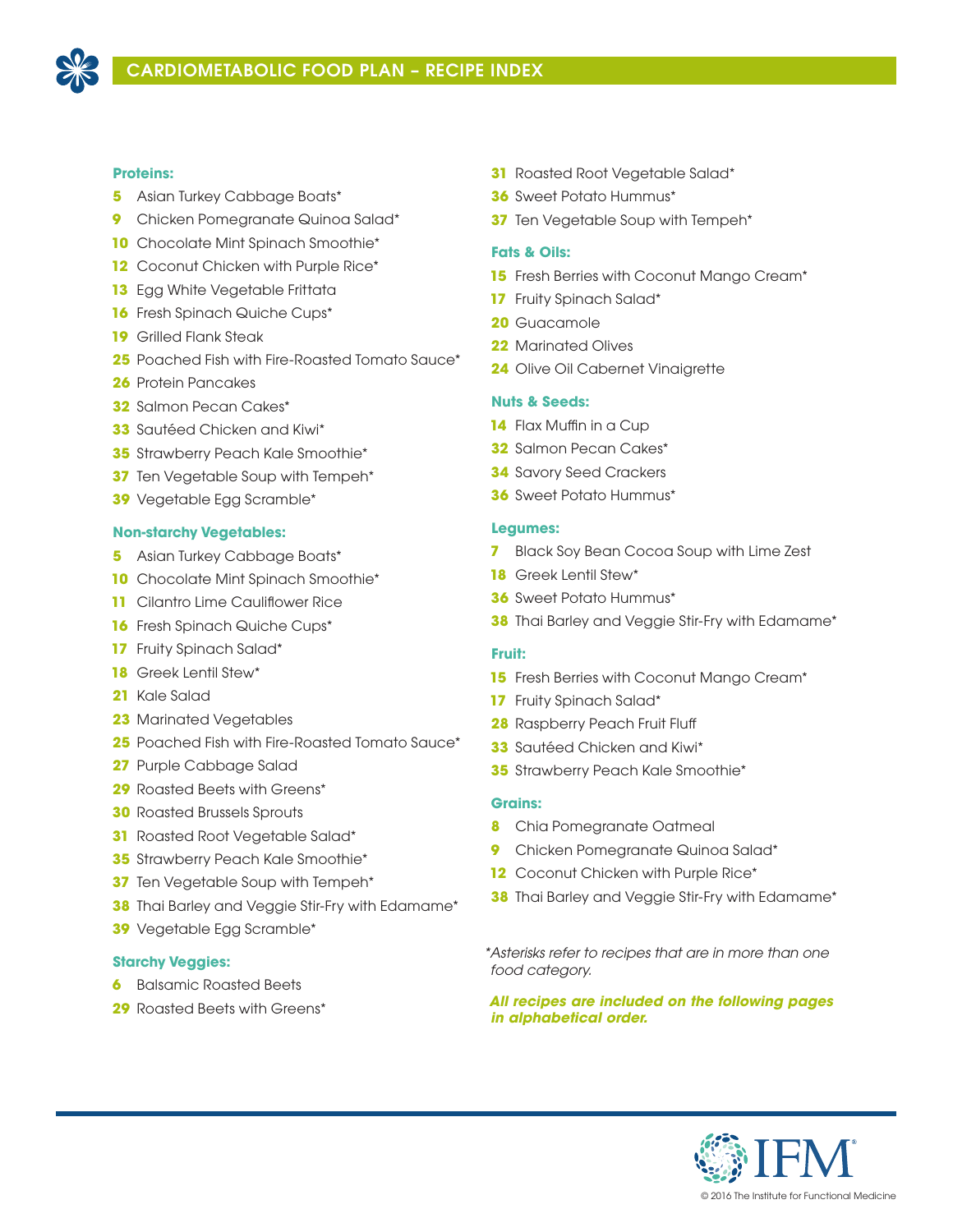

## **Asian Turkey Cabbage Boats**

*Makes 6 servings (1 serving ≈ ¾–1 cup)*

- $\Box$  3 tablespoons fresh lime juice
- 1 tablespoon cornstarch
- $\blacksquare$  ¼ cup coconut aminos
- 1 teaspoon sesame oil
- 1 tablespoon coconut oil
- 1 pound ground turkey breast
- 1 tablespoon grated fresh ginger root
- 2 cloves fresh garlic, minced
- 1 cup ( $\approx$  1 bunch) thinly sliced green onions
- 1 small jalapeño pepper, finely chopped (optional)
- $\Box$  ½ to 1 cup sliced red bell pepper (1-inch strips)
- 1 package shredded carrots (≈ 2 cups)
- 1 package broccoli slaw (≈ 2 cups)
- $\blacksquare$  1 tablespoon chopped fresh mint
- 2 tablespoons chopped fresh cilantro
- 6 Chinese cabbage leaves, lightly steamed for 1–2 minutes
- ¼ cup chopped almonds, roasted

### **Directions**

- **1.** In a small bowl, mix together fresh lime juice, cornstarch, coconut aminos, and sesame oil, and set aside.
- **2.** In a large skillet or wok, heat coconut oil over medium-high heat. Add ground turkey breast, ginger, and garlic, and cook. Stir often until turkey is browned and cooked through, about 6–8 minutes.
- **3.** Add green onions, jalapeño, bell peppers, shredded carrots, and broccoli slaw, and stir-fry until vegetables are crisp, but tender.
- **4.** Add the lime juice-cornstarch mixture to the meat and vegetables. Mix thoroughly, and turn down heat to low setting. Fold in chopped mint and cilantro.
- **5.**. Arrange steamed Chinese cabbage leaves on a serving platter. Spoon about ¾–1 cup of mixture onto each leaf. Top with chopped almonds

**Tips:** As an alternative to the steamed Chinese cabbage, use butter or green leaf lettuce for lettuce wraps when serving this vegetable rich dish. There is no need to steam if using lettuce leaves so saves a step in the preparation.

#### *Nutrition (per serving):*

*Calories: 229 Fat (g): 8 Sat. Fat (g): 3 Chol (mg): 40 Sodium (mg): 344 Carb (g): 19 Fiber (g): 5 Protein (g): 22*

*Core Food Plan (per serving):*

*Proteins: 2 Nuts & seeds: 0.5 ns Veg: 3.5*

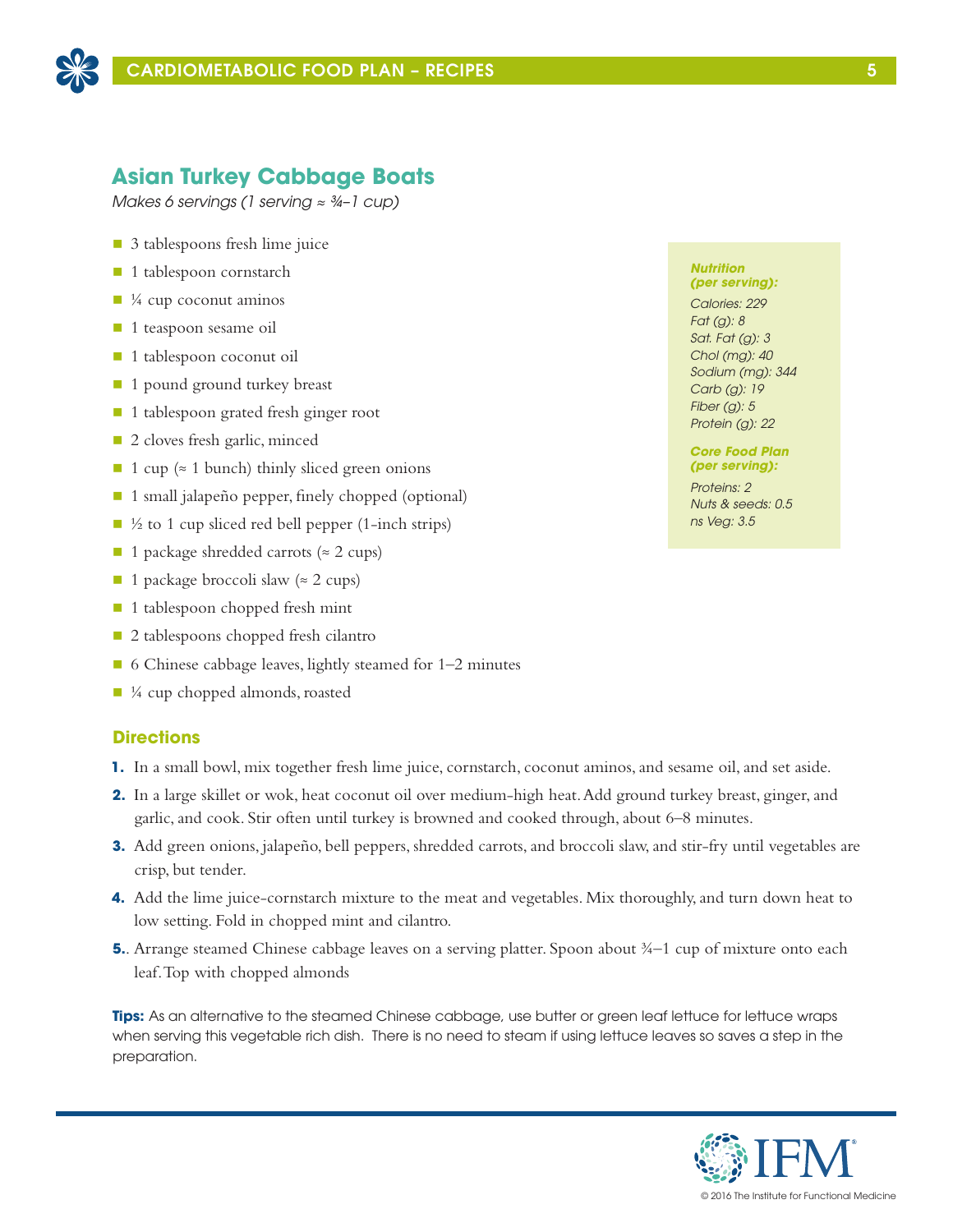

## **Balsamic Roasted Beets**

*Makes 2 servings*

- 1 bunch trimmed beets (about 4 beets)
- n 1 tablespoon balsamic vinegar
- 2 pinches sea salt
- **n** 2 pinches black pepper

### **Directions**

- **1.** Preheat oven to 400° F.
- **2.** Gently scrub beets, and pat dry. Wrap in foil, and roast until tender (about 1 hour). Let cool, then peel and dice.
- **3.** Place beets in a medium bowl, toss with balsamic vinegar, sea salt and pepper, and serve.

#### *Nutrition (per serving):*

*Calories: 77 Fat (g): 0 Sat. Fat (g): 0 Chol (mg): 0 Sodium (mg): 264 Carb (g): 18 Fiber (g): 3 Protein (g): 3*

*Core Food Plan (per serving):*

*s Veg: 1*

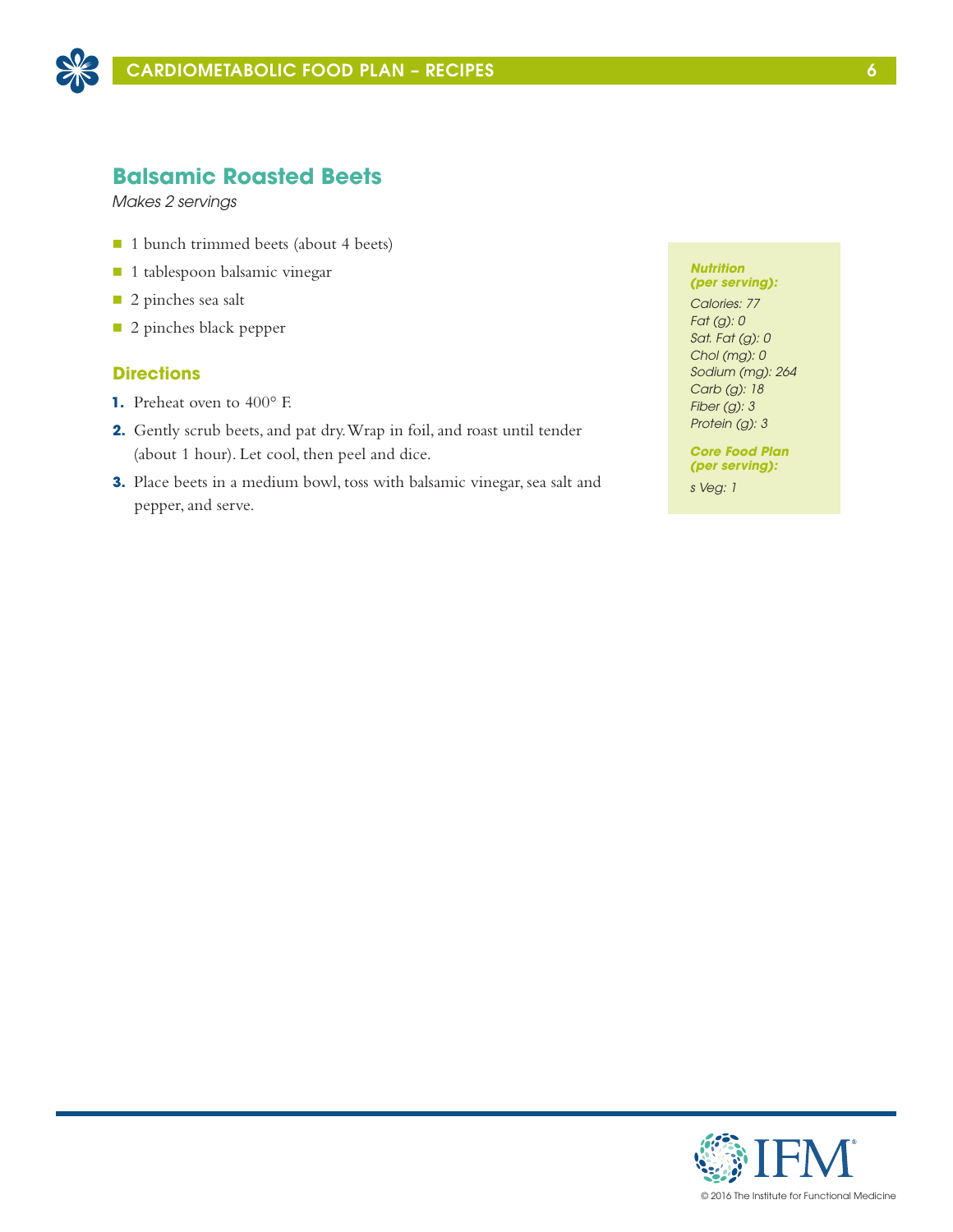

## **Black Soy Bean Cocoa Soup with Lime Zest**

*Makes 4 servings*

- 1 tablespoon extra virgin olive oil
- 1 small red onion, chopped
- 3 cloves garlic, pressed
- 1 large carrot, chopped
- 1 stalk celery, chopped
- 3 cups low-sodium organic vegetable broth (or chicken broth)
- 2 tablespoons unsweetened cocoa powder
- $\blacksquare$  1 teaspoon cumin
- 1 cup canned black beans, drained and rinsed
- 1 cup canned black soy beans, drained and rinsed
- Grated zest of 1 lime
- 2–4 tablespoons fresh cilantro, chopped

### **Directions**

- **1.** In a medium saucepan, heat olive oil over low heat. Add the onion and sauté until the onions are caramelized, for approximately 15 minutes.
- **2.** Add the pressed garlic, carrots, and celery, and cook for 5 minutes longer.
- **3.** Add the broth, cocoa powder, and cumin. Stir well, and simmer for 10 more minutes.
- **4.** Stir in the black beans and black soy beans. Add lime zest. Cook for approximately 20 minutes longer, over low heat.
- **5.** Serve warm, garnished with chopped cilantro.

**Tips:** This recipe is wonderful topped with sliced avocado or fresh guacamole but this added ingredient is not part of this nutritional analysis.

#### *Nutrition (per serving):*

*Calories: 181 Fat (g): 8 Sat. Fat (g): 1 Chol (mg): 4 Sodium (mg): 216 Carb (g): 20 Fiber (g): 9 Protein (g): 10*

### *Core Food Plan (per serving):*

*Legumes: 1 Fats & Oils: 1.5 ns Veg: 1*

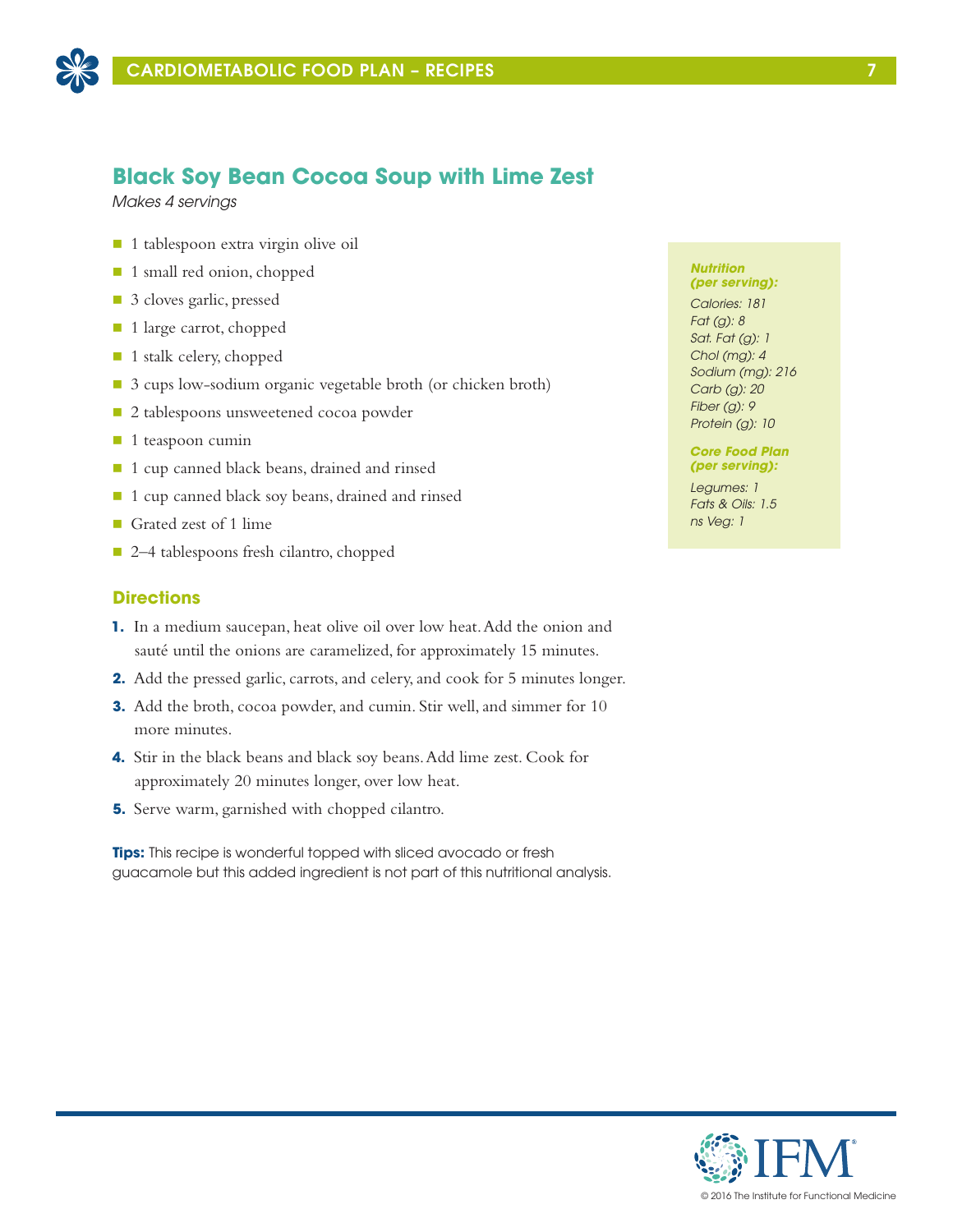

## **Chia Pomegranate Oatmeal**

*Makes 2 servings*

- $\blacksquare$  1<sup>1</sup>⁄<sub>3</sub> cups water
- ⅔ cup rolled oats (old fashioned)
- 1 pinch sea salt
- $\blacksquare$  ½ cup liquid egg whites
- $\blacksquare$  ½ teaspoon cinnamon
- **n** 2 teaspoons chia seeds
- $\blacksquare$  ½ cup pomegranate seeds

### **Directions**

- **1.** Put water in a small sauce pan, and bring to boil. Add in rolled oats and pinch of salt. Return to boil, and reduce heat to simmer for 5 minutes. Rolled oats should thicken as they cook.
- **2.** When oats reach desired consistency, add liquid egg whites.
- **3.** When ready to serve, stir in cinnamon, chia seeds and pomegranate seeds.

#### *Nutrition (per serving):*

*Calories: 230 Fat (g): 6 Sat. Fat (g): 1 Chol (mg): 1 Sodium (mg): 180 Carb (g): 32 Fiber (g): 6 Protein (g): 14*

### *Core Food Plan (per serving):*

*Proteins: 1 Nuts & Seeds: 0.5 Fruits: 0.5 Grains: 1.5*

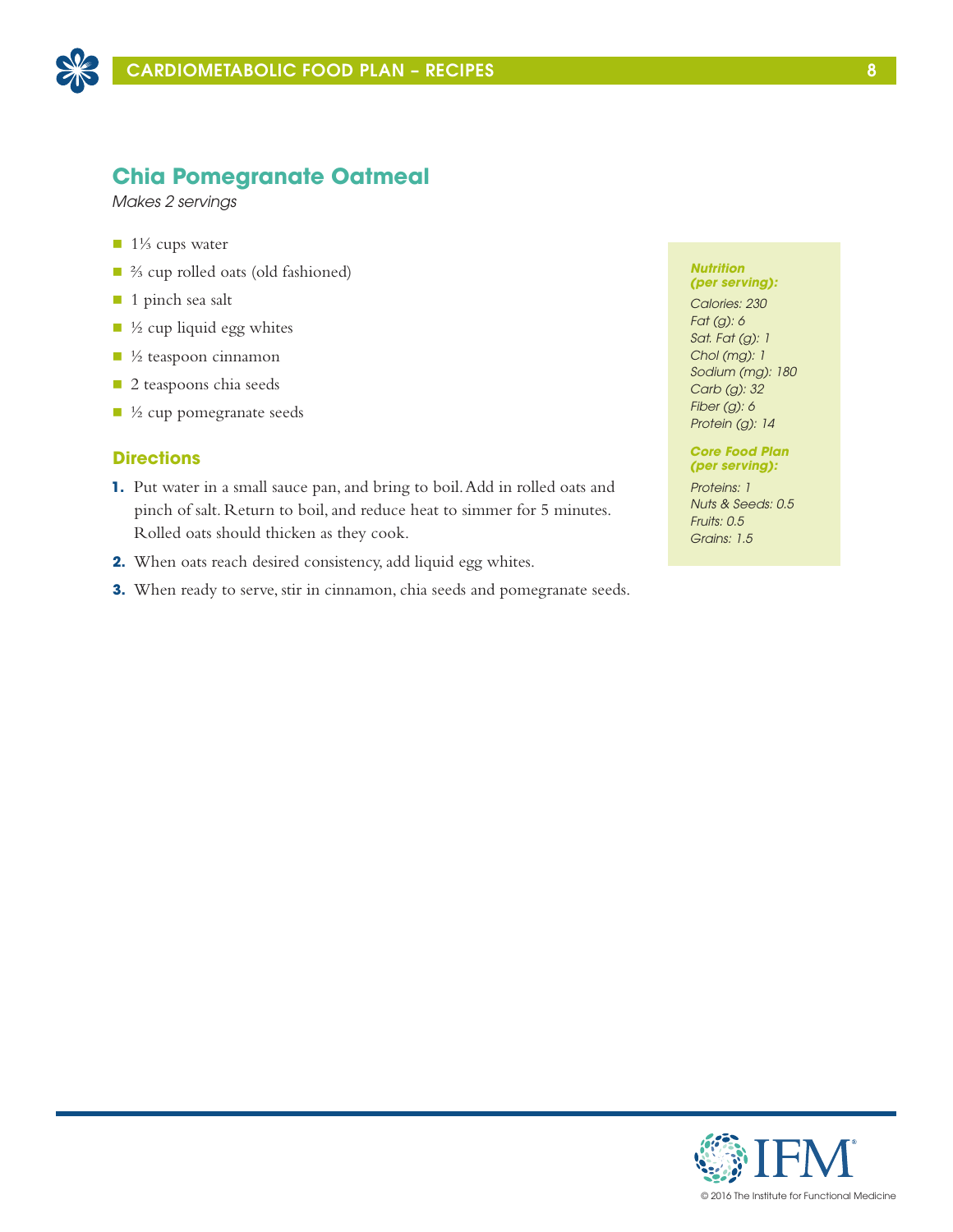

## **Chicken Pomegranate Quinoa Salad**

*Makes 6 servings (1 serving ≈ 1–1½ cups)*

- $\blacksquare$   $\frac{3}{4}$  cup quinoa
- $\blacksquare$  1<sup>3</sup>/<sub>4</sub> cup water
- $\blacksquare$   $\frac{3}{4}$  teaspoon sea salt, divided
- $\blacksquare$  ½ Fuji apple, cored and finely chopped
- $\Box$  ½ cup pomegranate seeds (arils)
- ⅓ cup fresh cilantro, finely chopped
- $\blacksquare$  ¼ cup fresh mint, finely chopped
- $\blacksquare$  ¼ cup fresh flat-leaf parsley, finely chopped
- ⅓ cup fresh scallions, green and white parts, finely chopped
- $\blacksquare$  ¼ cup toasted slivered almonds
- 8 ounces boneless skinless chicken breast, cooked, chopped or shredded
- $\Box$  2 cups baby spinach
- $\blacksquare$  ¼ cup blood orange juice (or regular orange juice plus 1 teaspoon lemon juice)
- $\blacksquare$  ¼ teaspoon black pepper
- $\Box$  2 teaspoons extra virgin olive oil

### **Directions**

- **1.** Rinse quinoa in strainer, drain well, and place moist grain in heavy, medium saucepan. Cook over medium-high heat, stirring constantly with wooden spatula until grains stick to bottom of pot and then start to move freely and smell toasty, about 5 minutes.
- **2.** When grains of quinoa start to pop, move pot off heat and pour in 1<sup>3</sup>/<sub>2</sub> cups water, being cautious, as it will splatter. Immediately return pot to heat, and reduce heat to medium. Add ¼ teaspoon salt, cover and simmer for 15 minutes, or until quinoa is almost tender. Remove from heat and let sit covered, for about 10 minutes. Using fork, fluff quinoa, and transfer it to a medium to large mixing bowl.
- **3.** After quinoa is at room temperature, add apple, pomegranate seeds, cilantro, mint, parsley, scallions, almonds, chicken, and fresh spinach. Mix.
- **4.** In small bowl, whisk together orange juice (or the two citrus juices) with remaining  $\frac{1}{2}$  teaspoon salt until it dissolves. Add pepper, then whisk in oil. Pour dressing over salad and toss with fork to distribute it evenly. Serve within 2 hours.

**Tips:** The quinoa and dressing parts of this salad can be made up to 8 hours ahead, then covered and refrigerated separately and combined shortly before serving.

#### *Nutrition (per serving):*

*Calories: 217 Fat (g): 7 Sat. Fat (g): 1 Chol (mg): 22 Sodium (mg): 279 Carb (g): 27 Fiber (g): 4 Protein (g): 14*

#### *Core Food Plan (per serving):*

*Proteins: 1.5 ns Veg: 1 Fruits: 1 Grains: 0.5*

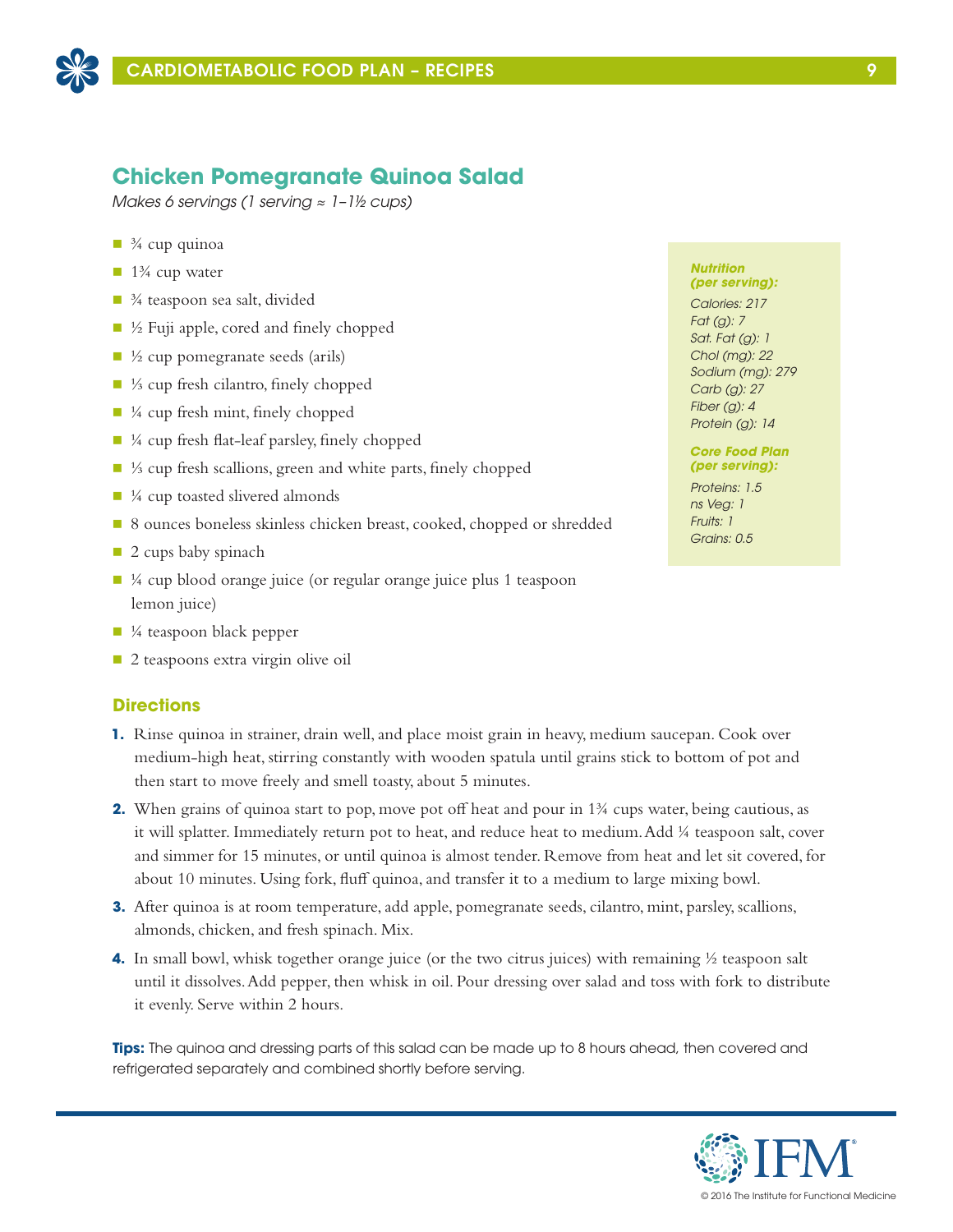

## **Chocolate Mint Spinach Smoothie**

*Makes 2 servings*

- 2 cups unsweetened almond or coconut milk
- 2 scoops chocolate protein powder (whey or vegan varieties, like pea, rice, organic soy or hemp)
- $\blacksquare$  1 to 1½ cups ice
- 1 teaspoon peppermint extract (or more, to taste)
- 2 handfuls (about 2–4 cups) baby spinach

### **Directions**

- **1.** Put almond milk in a Vitamix or powerful blender.
- **2.** Add protein powder, ice, and peppermint extract.
- **3.** Add the baby spinach on top and start blender on low speed, and gradually work up to high speed for approximately 1 minute until smooth and well-blended.
- **4.** Add more or less ice to desired consistency.

#### *Nutrition (per serving):*

*Calories: 146 Fat (g): 5 Sat. Fat (g): 1 Chol (mg): 30 Sodium (mg): 278 Carb (g): 9 Fiber (g): 4 Protein (g): 19*

*Core Food Plan (per serving):*

*Protein: 2 ns Veg: 1.5*

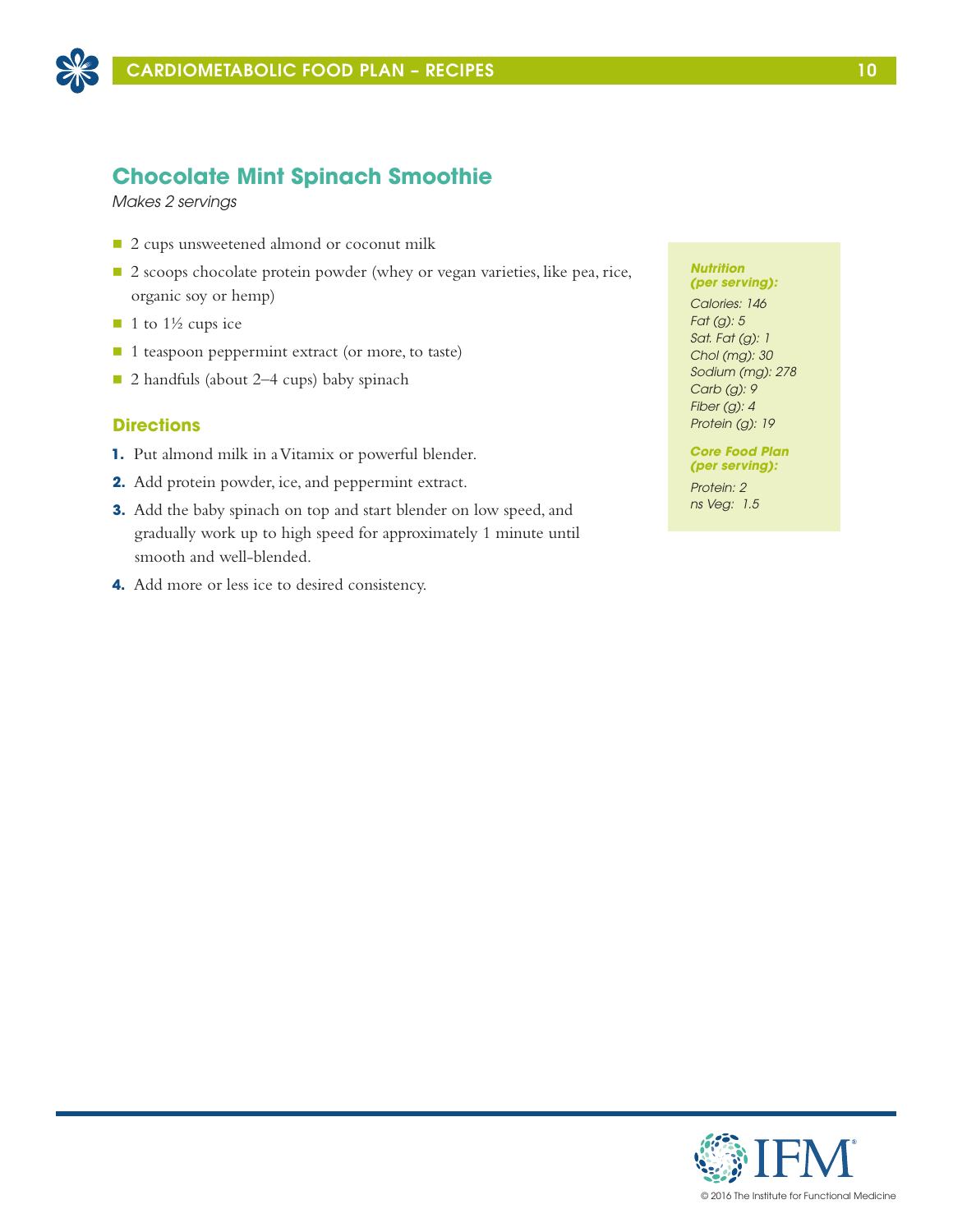

## **Cilantro Lime Cauliflower Rice**

*Makes 6 servings (1 serving ≈ ½ cup)*

- 1 head cauliflower (≈ 24 ounces or 6 cups chopped)
- n 1 tablespoon extra-virgin olive oil
- $\blacksquare$  2 cloves garlic
- **n** 2 scallions, diced
- $\blacksquare$  ¼ teaspoon sea salt
- $\blacksquare$  ¼ teaspoon pepper
- $\Box$  3 tablespoons fresh lime juice (juice of 1½ limes)
- $\blacksquare$  ¼ cup fresh chopped cilantro

## **Directions**

- **1.** Rinse cauliflower, and pat dry. Chop into florets, and grate in food processor. If you don't have a food processor, leave cauliflower whole, and grate with box grater. The cauliflower should resemble the size of rice or couscous.
- **2.** Heat a large pan on medium heat, and add olive oil, garlic, and scallions. Sauté 3–4 minutes.
- **3.** Increase heat to medium-high, and add cauliflower. Sauté for 5–6 minutes; remove from heat and transfer to a large bowl (before cauliflower gets mushy).
- **4.** Toss with sea salt, pepper, lime juice, and cilantro.

#### *Nutrition (per serving):*

*Calories: 49 Fat (g): 2 Sat. Fat (g): 0 Chol (mg): 0 Sodium (mg): 109 Carb (g): 6 Fiber (g): 3 Protein (g): 2*

*Core Food Plan (per serving):*

*Fats & Oils: 0.5 ns Veg: 1*

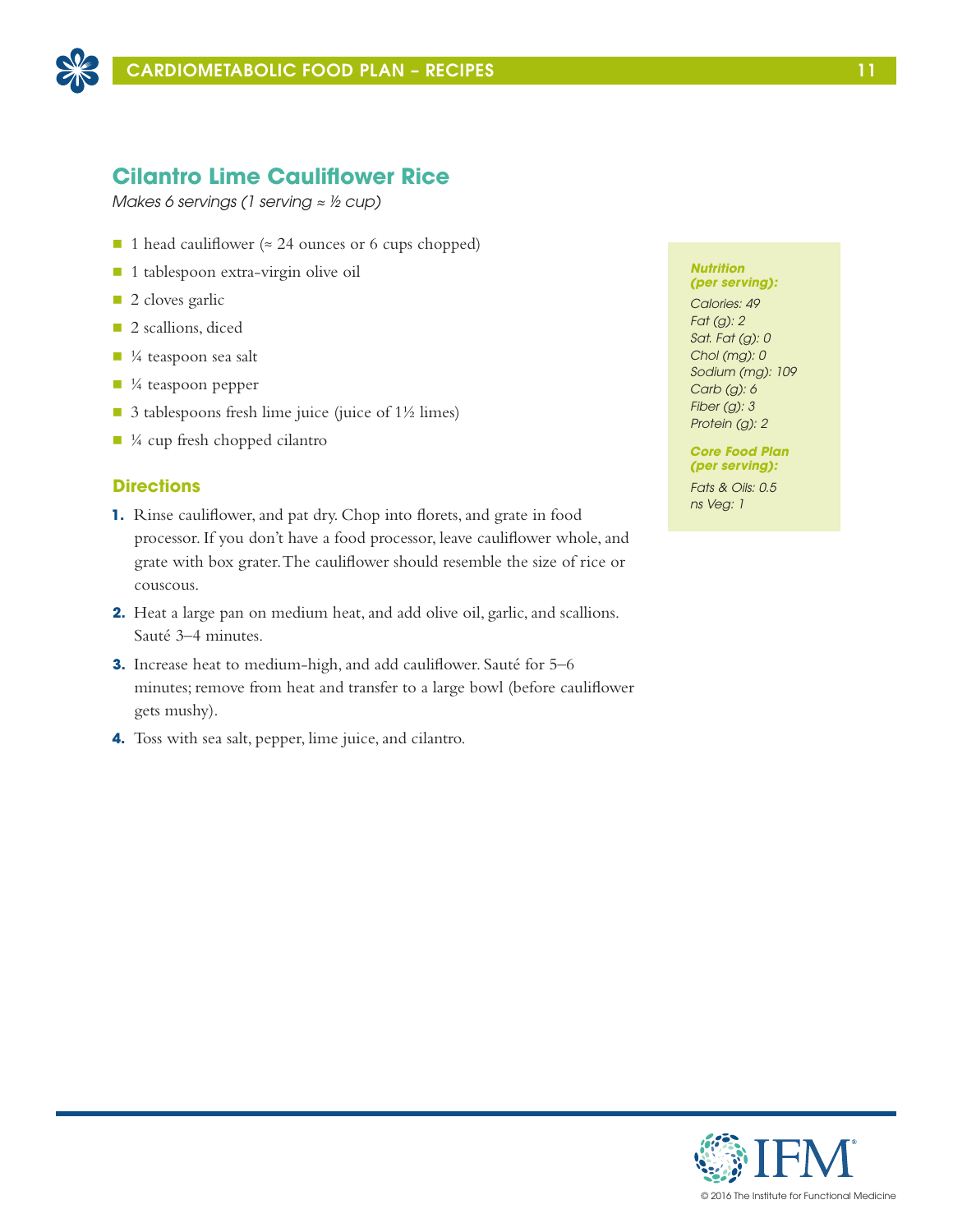

## **Coconut Chicken with Purple Rice**

*Makes 6 servings (1 serving ≈ ⅓ cup rice and ¾ cup chicken mixture)*

- $\blacksquare$  1½ cups water
- $\blacksquare$   $\frac{3}{4}$  cup purple rice
- $\blacksquare$  ½ teaspoon sea salt
- 2 tablespoons coconut oil
- $\blacksquare$  ½ cup chopped onion
- 2 cloves garlic, minced
- 1 can (14 ounces) diced tomatoes, no salt added
- 1 pound boneless, skinless chicken breast, cut into strips
- 1 tablespoon curry powder
- <sup>1</sup>/<sub>3</sub> cup canned coconut milk combined with <sup>1</sup>/<sub>3</sub> cup water
- $\blacksquare$  <sup>1</sup>/<sub>8</sub> teaspoon ground cinnamon
- $\blacksquare$  4–5 fresh basil leaves, chopped, for garnish

## **Directions**

- **1.** In a medium saucepan, bring to a boil 1½ cups water. Add rice and sea salt. Reduce heat to low, cover and allow to simmer for about 45 minutes, until rice is cooked.
- **2.** While rice is cooking, heat coconut oil over medium heat in a large skillet. Add onions and cook, stirring, until softened.
- **3.** Add garlic and cook for 1 more minute.
- **4.** Add canned tomatoes (with their juices), chicken, and curry powder. Cook over low heat, stirring, for about 15–20 minutes, until chicken is thoroughly cooked and mixture is thick.
- 5. Stir in coconut milk (mixed with water) and cook for 5 more minutes.
- **6.** Serve immediately with rice, topped with a sprinkle of cinnamon and garnished with basil.

**Tips:** Alternatively, instead of ⅓ cup regular coconut milk mixed with ⅓ cup water, you could use ⅔ cup light (canned) coconut milk.

#### *Nutrition (per serving):*

*Calories: 278 Fat (g): 9 Sat. Fat (g): 7 Chol (mg): 44 Sodium (mg): 217 Carb (g): 28 Fiber (g): 2 Protein (g): 21*

### *Core Food Plan (per serving):*

*Proteins: 2 Fats & Oils: 0.5 ns Veg: 3 Grains: 1*

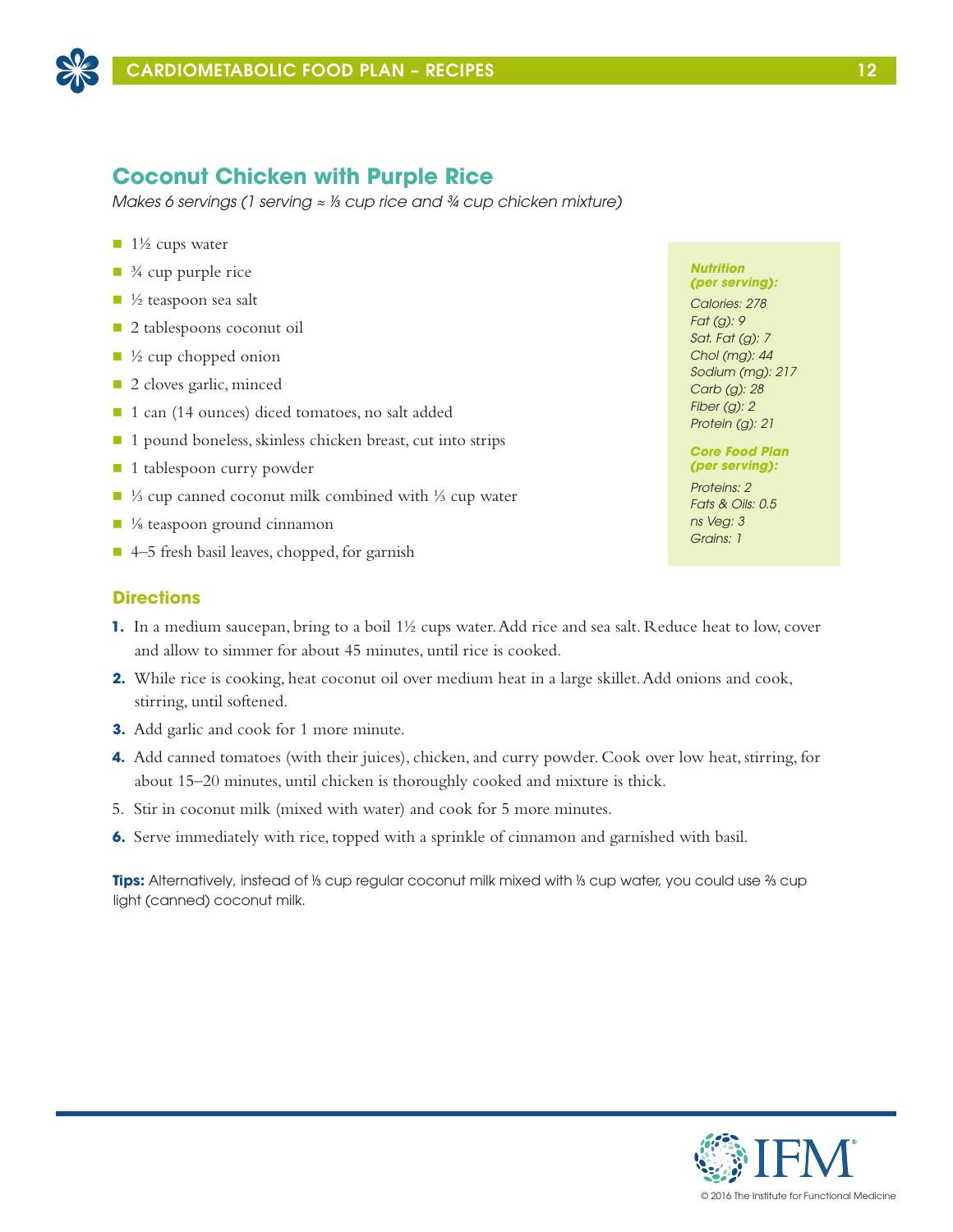

## **Egg White Vegetable Frittata**

*Makes 6 servings (1 serving = 1 wedge, when round glass pie plate or skillet is cut into 6 pie shaped wedges)*

- 8 egg whites (approximately 1 cup of egg whites), beaten with a little bit of water
- $\blacksquare$  ½ teaspoon sea salt
- $\blacksquare$  ¼ teaspoon freshly ground black pepper
- 3 tablespoons olive oil
- $\blacksquare$  ½ cup yellow onion, medium dice
- 1 cup cherry tomatoes, cut in half
- 6 ounces baby spinach, prewashed

### **Directions**

- **1.** Preheat oven to 375° F. In a medium bowl, beat together the egg whites with a little water, sea salt, and pepper, and set aside.
- **2.** In a nonstick skillet, heat oil over medium heat. Add onions, and sauté for 10 minutes or until translucent.
- **3.** Add tomatoes, and cook until they begin to get soft and release their juices. Add spinach, and cook to wilt leaves. Remove from heat.
- **4.** Pour beaten egg whites into skillet, and stir to combine sautéed vegetables. Place skillet in the oven (or transfer to a greased glass pie pan if skillet is not oven safe), for about 20 minutes or until the eggs have set.
- **5.** Gently place spatula under all sides of the skillet to loosen the edges. Transfer to a plate and serve immediately.

### *Nutrition*

*(per serving): Calories: 99 Fat (g): 7 Sat. Fat (g): 1 Chol (mg): 0 Sodium (mg): 276 Carb (g): 4 Fiber (g): 1 Protein (g): 6*

### *Core Food Plan (per serving):*

*Proteins: 0.5 Fats & Oils: 1 ns Veg: 1*

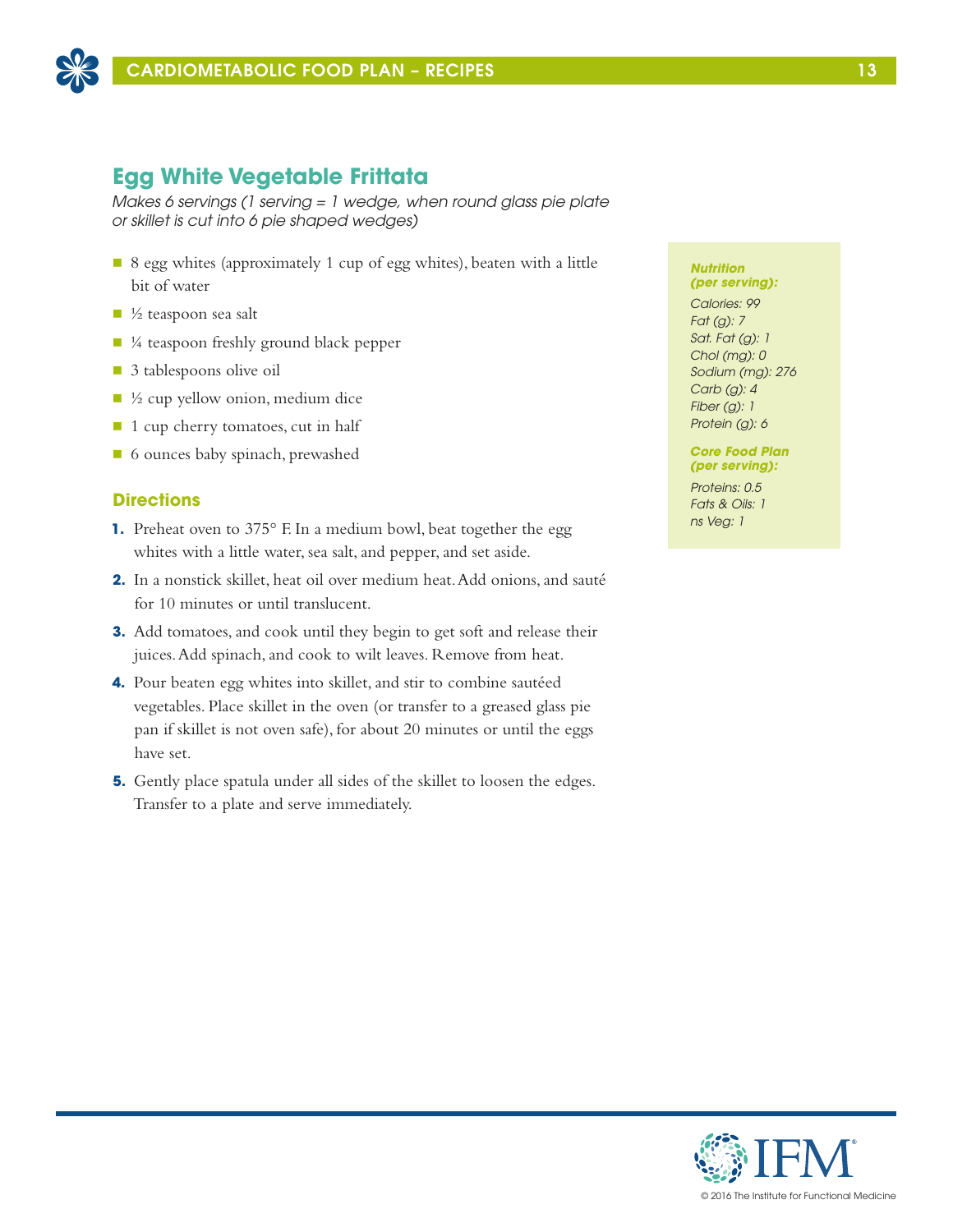

## **Flax Muffin in a Cup**

*Makes 1 serving*

- $\blacksquare$  ½ teaspoon coconut oil or ghee
- $\blacksquare$  1 egg
- 2 tablespoons ground flax seed (flax meal)
- $\blacksquare$  ½ teaspoon baking powder
- $\blacksquare$  1 packet stevia
- $\blacksquare$  ¼ teaspoon cinnamon
- $\blacksquare$  1 pinch sea salt
- $\blacksquare$  ¼ cup blueberries
- 1 tablespoon chopped pecans
- 2 teaspoon butter, ghee, or coconut oil

## **Directions**

- **1.** Grease an oven safe 10–12 ounce ramekin with ½ teaspoon coconut oil or ghee.
- **2.** In a separate small bowl or mug, whisk the egg with a fork. Add ground flax, baking powder, stevia, cinnamon, and sea salt. Mix until all ingredients are moistened. Add berries and pecans, and stir to mix.
- **3.** Pour mixture into a greased ramekin. Bake in a preheated 350° F oven for 7–10 minutes. (Muffin should puff up and be firm to the touch when done, or when a tooth pick inserted comes out clean.)
- **4.** Let cool slightly. Use a knife to loosen the muffin from the sides, and invert ramekin onto a small plate.
- **5.** Cut in half to cool before eating. Add a small smear of grass-fed butter, ghee, or coconut oil for a bit more flavor.

**Tip:** This also makes a great pancake batter. It can be poured into an oiled skillet to make 1–2 small pancakes. (Optional to use 1 teaspoon local honey instead of stevia, if desired, but note that honey was not used in the nutritional analysis.)

#### *Nutrition (per serving):*

*Calories: 294 Fat (g): 25 Sat. Fat (g): 9 Chol (mg): 233 Sodium (mg): 512 Carb (g): 12 Fiber (g): 6 Protein (g): 10*

### *Core Food Plan (per serving):*

*Proteins: 1 Nuts & Seeds: 2 Fats & Oils: 2.5 Fruit: 0.5*

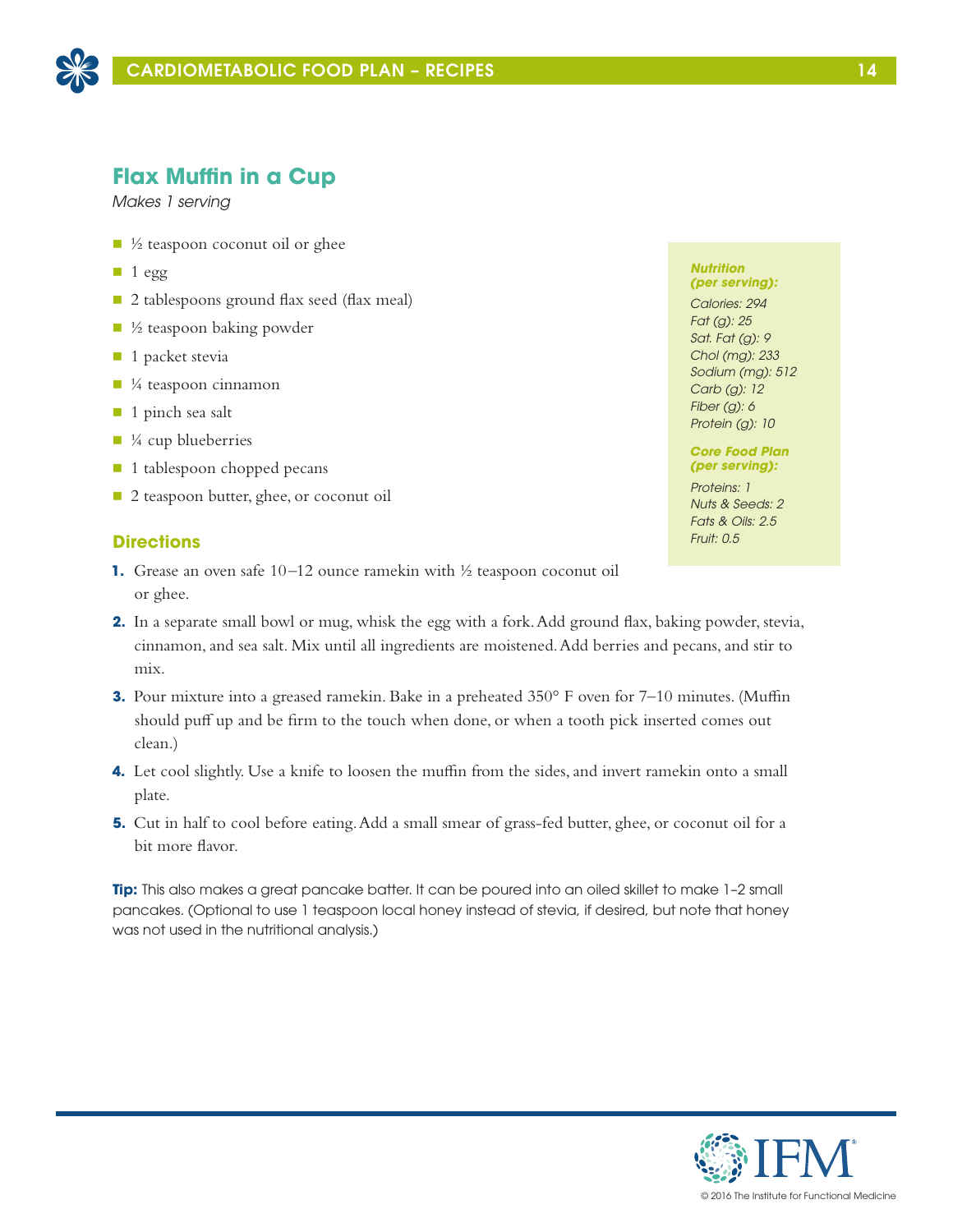

## **Fresh Berries with Coconut Mango Cream**

*Makes 4 servings*

- ⅔ cup coconut milk (canned)
- 1⅓ cup diced frozen mango (do not defrost)
- $\blacksquare$  1 teaspoon vanilla
- 2 cups fresh blueberries or blackberries

### **Garnish:**

■ 4 mint leaves (optional)

### **Directions**

- **1.** To a blender, add coconut milk and frozen mango. Blend on high until smooth.
- **2.** Add vanilla and blend again for several seconds.
- **3.** Evenly divide berries among four dishes. Top with coconut cream.
- **4.** Garnish with a mint leaf, if desired.

**Tips:** For a variation, add ⅓ cup frozen raspberries to coconut milk and mango (step 1). The pink color is beautiful on top of the berries.

#### *Nutrition (per serving):*

*Calories: 187 Fat (g): 10 Sat. Fat (g): 8 Chol (mg): 0 Sodium (mg): 11 Carb (g): 26 Fiber (g): 4 Protein (g): 1*

*Core Food Plan (per serving):*

*Fats & Oils: 2 Fruits: 1.5*

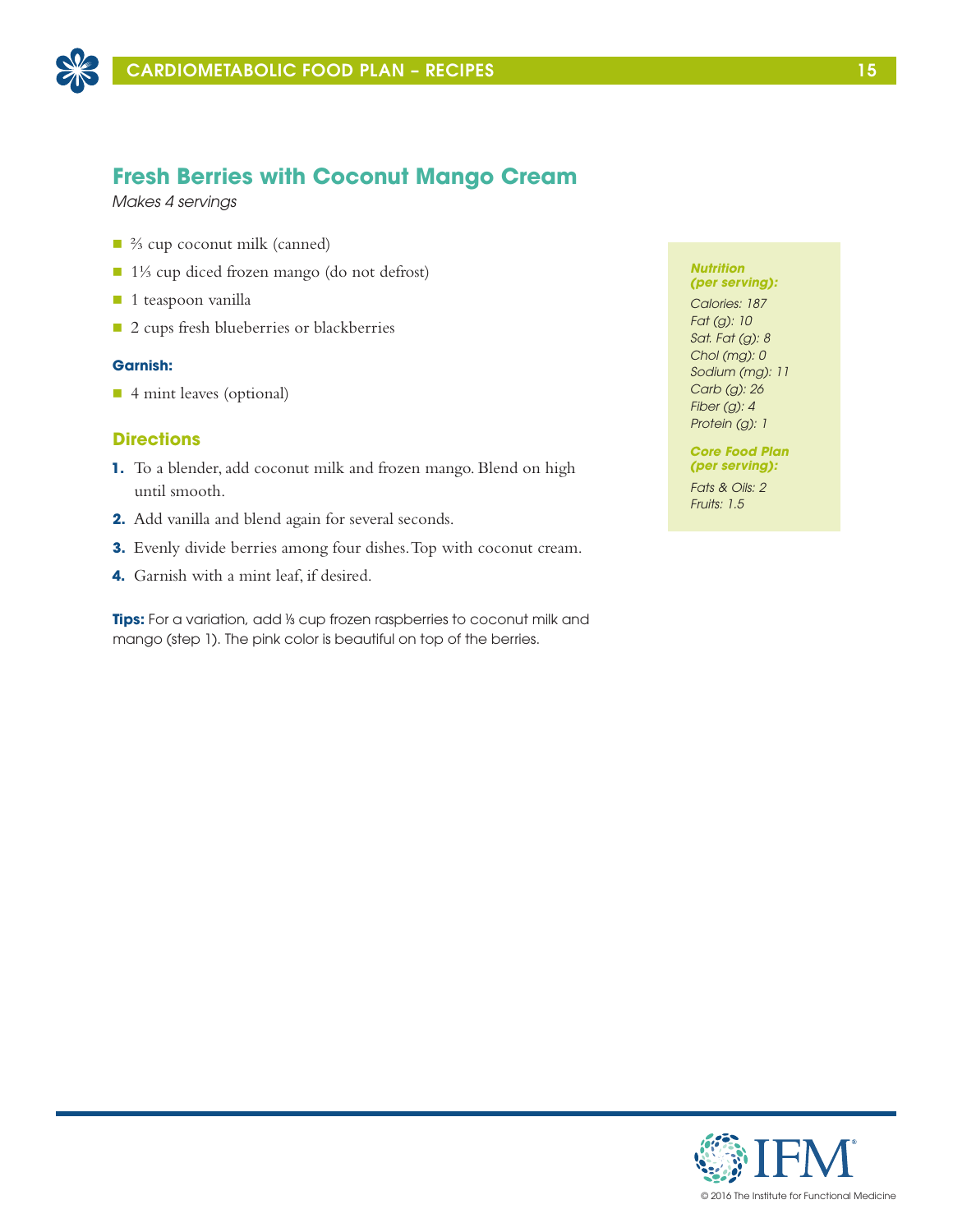

## **Fresh Spinach Quiche Cups**

*Makes 6 servings (1 serving = 2 muffin quiches)*

- 3 large eggs (omega-3 variety)
- $\blacksquare$  ½ cup cottage cheese (1% fat)
- $\blacksquare$  ¼ cup reduced-fat feta cheese
- 2 cups fresh chopped spinach
- $\blacksquare$  ¼ cup chopped red bell pepper
- $\blacksquare$  ¼ cup chopped onion
- 3–4 drops hot pepper sauce
- $\blacksquare$  ½ teaspoon garlic powder (or 1 clove garlic, minced)
- $\blacksquare$  1 pinch sea salt
- 1 pinch black pepper

## **Directions**

- **1.** Line a muffin pan with foil baking cups. Spray the cups with cooking spray.
- **2.** Whisk eggs, and mix with cottage cheese, feta, spinach, bell peppers, chopped onion, hot pepper sauce, garlic, sea salt, and pepper. Mix well.
- **3.** Pour evenly into 12 muffin cups. Bake at 350° F for 20 minutes or until a knife inserted in the center comes out clean.

**Tips:** May be frozen and reheated in the microwave, if desired (remove foil muffin cup if microwaving). Also note, any combination of vegetables may be used.

### *Nutrition (per serving):*

*Calories: 68 Fat (g): 3 Sat. Fat (g): 2 Chol (mg): 110 Sodium (mg): 262 Carb (g): 2 Fiber (g): 1 Protein (g): 8*

#### *Core Food Plan (per serving):*

*Proteins: 1 ns Veg: 0.5*

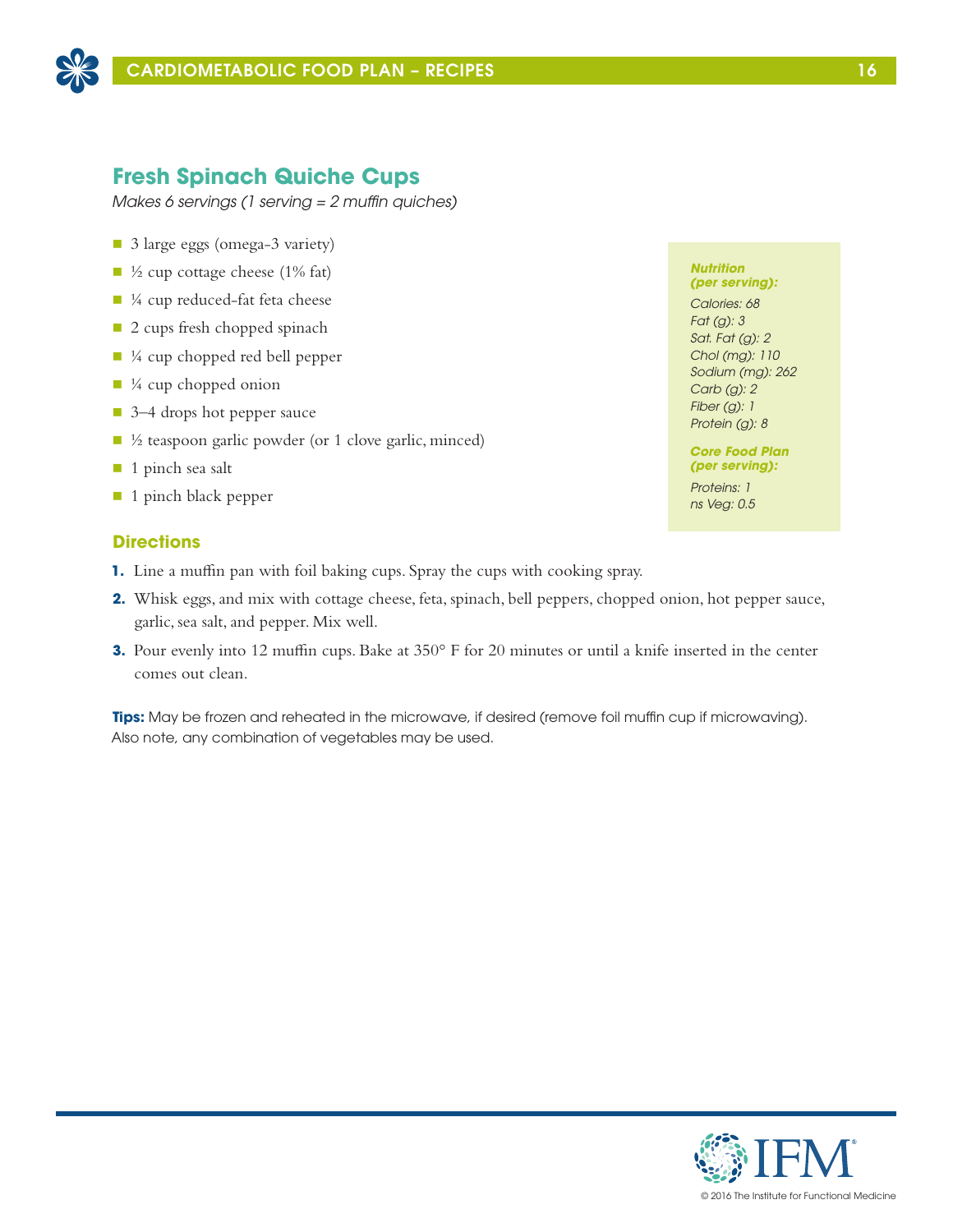

## **Fruity Spinach Salad**

*Makes 4 servings*

- 1 pint fresh organic strawberries (or 2 cups sliced)
- 8 oz. fresh spinach, washed, dried, torn to pieces

### **Dressing:**

- **n** 1 tablespoon sesame seeds
- $\blacksquare$  ½ tablespoon poppy seeds
- 1 scallion, chopped
- 1 tablespoon flax seed oil
- 1 tablespoon olive oil
- 2 tablespoons balsamic vinegar

### **Garnish:**

 $\blacksquare$  ¼ cup chopped walnuts

### **Directions**

- **1.** Cut berries in half and arrange over spinach in serving bowl.
- **2.** Combine dressing ingredients in blender or food processor and process until smooth. Just before serving, pour over salad and toss.
- **3.** Garnish with nuts.

**Tips:** For a variation, try raspberries in place of strawberries, and sliced almonds or pecans in place of walnuts.

#### *Nutrition (per serving):*

*Calories: 165 Fat (g): 13 Sat. Fat (g): 1 Chol (mg): 0 Sodium (mg): 47 Carb (g): 10 Fiber (g): 4 Protein (g): 5*

### *Core Food Plan (per serving):*

*Nuts & Seeds: 1 Fats & Oils: 1.5 ns Veg: 0.5 Fruits: 0.5*

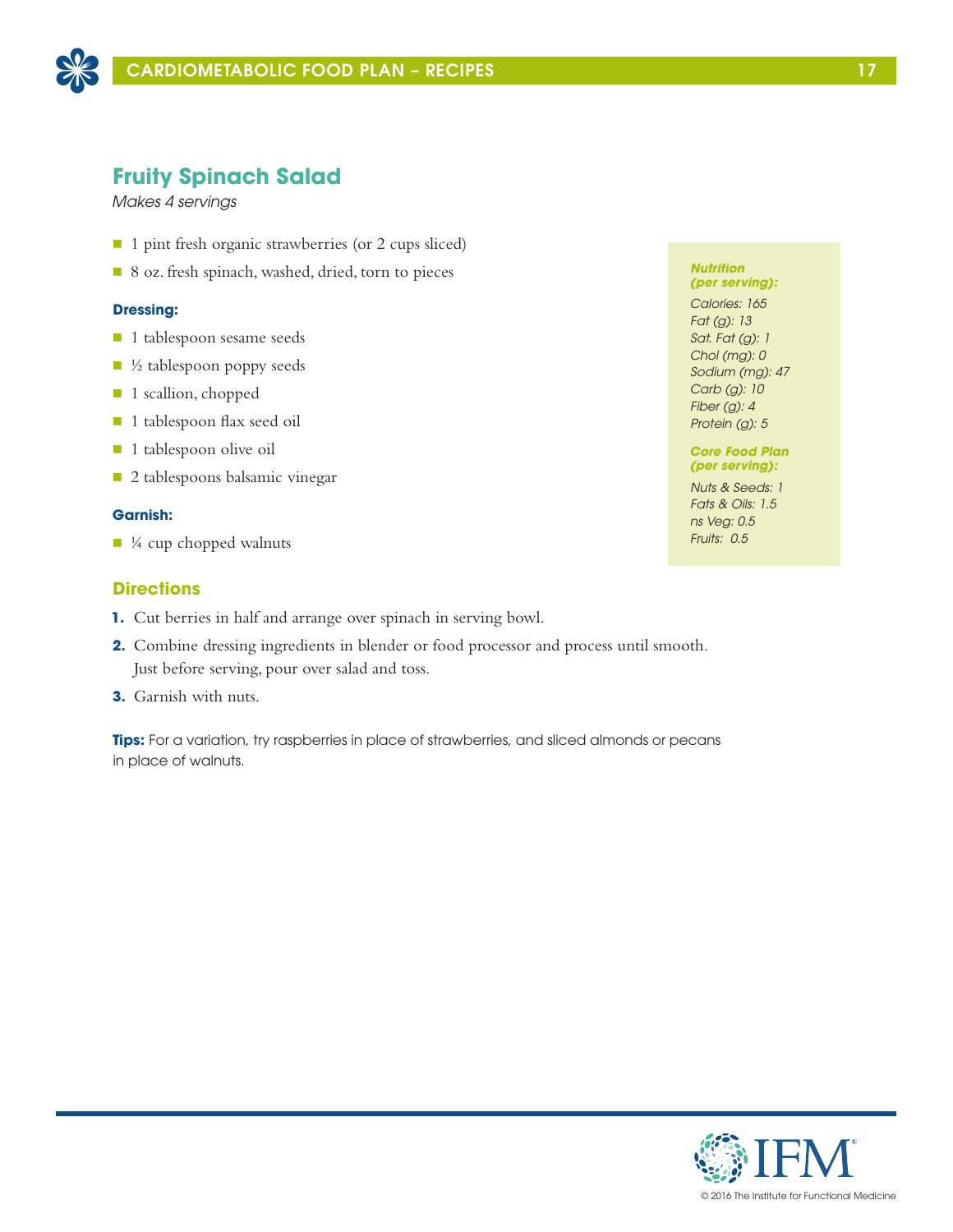

## **Greek Lentil Stew**

*Makes 4 servings*

- 1 tablespoon extra virgin olive oil
- 1 small red onion, chopped
- 1 medium yellow sweet pepper, chopped
- 2 cloves garlic, finely chopped
- $\blacksquare$  1 cup lentils
- 2 teaspoons dried oregano
- 1 teaspoons ground cinnamon
- 2½ cups low-sodium vegetable broth, divided
- 1 medium zucchini squash, chopped
- $\blacksquare$  1 medium yellow squash, chopped
- $\blacksquare$  1 tablespoon tomato paste
- $\blacksquare$  ½ cup unsweetened pomegranate juice
- $\blacksquare$  ½ teaspoon sea salt
- $\blacksquare$  ¼ teaspoon black pepper
- $\blacksquare$  ¼ cup reduced-fat crumbled feta cheese

### **Directions**

- **1.** In small Dutch oven, heat oil over medium-high heat. Add onion and bell pepper, and sauté for 1 minute. Cover pot tightly and cook over medium heat for 4 minutes. Add garlic and cook for 1 minute longer.
- **2.** Stir in lentils, oregano, and cinnamon, and cook until seasoning is fragrant, 30 seconds.
- **3.** Add 2 cups of broth. Bring to a boil, reduce heat and cover. Simmer lentils for 25 minutes.
- **4.** Add zucchini and yellow squash, tomato paste, pomegranate juice, remaining broth, sea salt and pepper. Simmer for 15 minutes, or until lentils are done to your taste.
- **5.** Let stew sit, uncovered, for 15 minutes. Serve warm or at room temperature, divided among soup bowls, with 1 tablespoon of feta sprinkled over each serving.

**Tips:** To reduce sodium content in this recipe, consider eliminating or reducing the amount of the crumbled feta cheese topping.

#### *Nutrition (per serving):*

*Calories: 281 Fat (g): 6 Sat. Fat (g): 2 Chol (mg): 7 Sodium (mg): 581 Carb (g): 42 Fiber (g): 18 Protein (g): 18*

*Core Food Plan (per serving):*

*Legumes: 2 Fats & Oils: 1 ns Veg: 2*

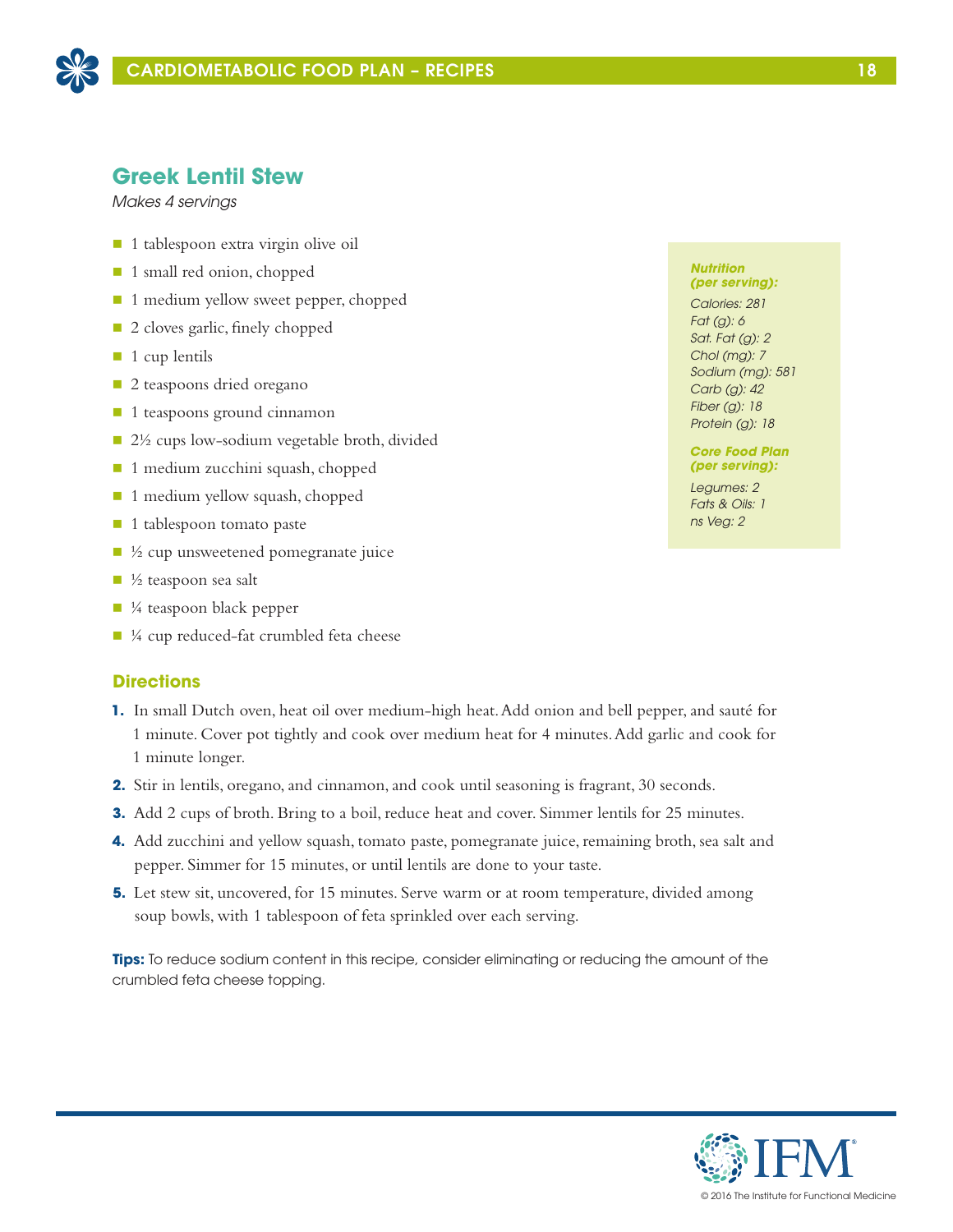

## **Grilled Flank Steak**

*Makes 8 servings (1 serving ≈ 4 ounces cooked)*

- ¾ cup low-sodium tamari (wheat-free)
- $\blacksquare$  ¼ cup balsamic vinegar
- $\blacksquare$  ¼ cup pineapple juice
- $\blacksquare$  ¼ cup olive oil
- 2 tablespoons dry mustard
- 4 cloves garlic, minced (or 4 teaspoons minced)
- $\blacksquare$  Freshly cracked pepper, to taste
- $\Box$  2½ pounds flank steak

## **Directions**

- **1.** In a medium mixing bowl, whisk together tamari, balsamic vinegar, pineapple juice, olive oil, dry mustard, garlic, and pepper to create marinade.
- **2.** Place flank steak in a large glass dish. Pour marinade over steak, and cover. Place in refrigerator and marinate meat for 8 to 24 hours, stirring occasionally.
- **3.** Grill or broil until done with internal temperature of 140° F for rare or 160° F for medium. (Well-done or 180° F is not recommended, as it will make this cut of meat very tough.)
- **4.** Slice across the grain into thin slices, and serve warm or cold.

**Tips:** Flank steak is very lean, which means it can be a bit tough. The longer it marinates, the more tender it will be and more enhanced the flavor will be. Also, be sure not to overcook.

### *Nutrition (per serving):*

*Calories: 274 Fat (g): 17 Sat. Fat (g): 7 Chol (mg): 0 Sodium (mg): 399 Carb (g): 1 Fiber (g): 0 Protein (g): 28*

*Core Food Plan (per serving):*

*Proteins: 4 Fats & Oils: 1*

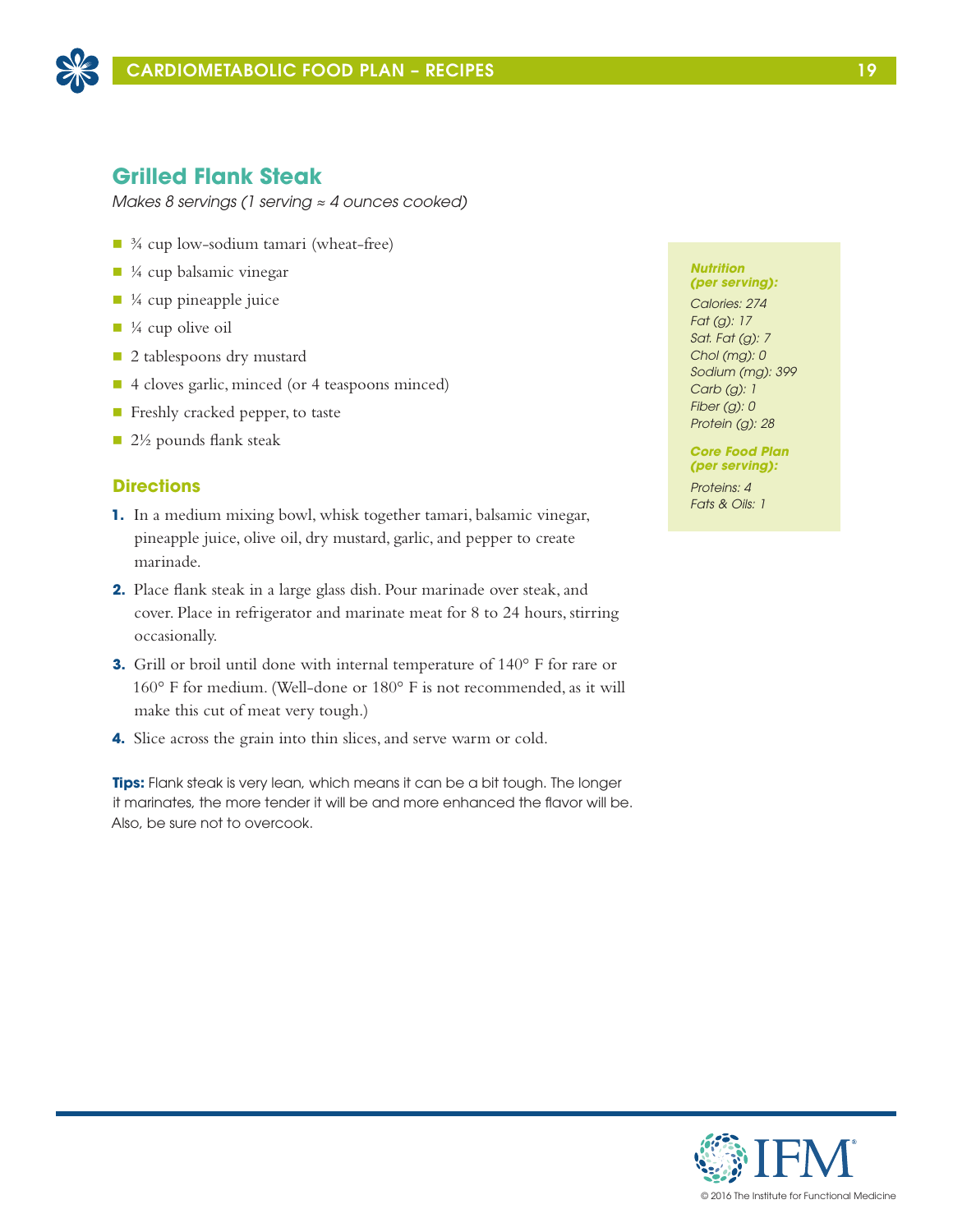

## **Guacamole**

*Makes 4 servings*

- 2 cloves garlic, minced (≈ 2 teaspoons)
- 3 scallions or red onion, minced ( $\approx$  ¼ cup)
- ¼ jalapeño, minced
- 2 avocados, peeled
- 1 tablespoon fresh lime juice (juice of  $\frac{1}{2}$  a lime)
- 2 tablespoons chopped fresh cilantro
- 1 pinch of sea salt

## **Directions**

- **1.** In a medium bowl, combine the garlic, scallions, and jalapeños.
- **2.** Add avocado and mash using the back of a fork.
- **3.** Gently stir in lime juice.
- **4.** Finish with cilantro and sea salt.

#### *Nutrition (per serving):*

*Calories: 169 Fat (g): 15 Sat. Fat (g): 2 Chol (mg): 0 Sodium (mg): 46 Carb (g): 9 Fiber (g): 3 Protein (g): 2*

#### *Core Food Plan (per serving):*

*Fats & Oils: 3 ns Veg: 1*

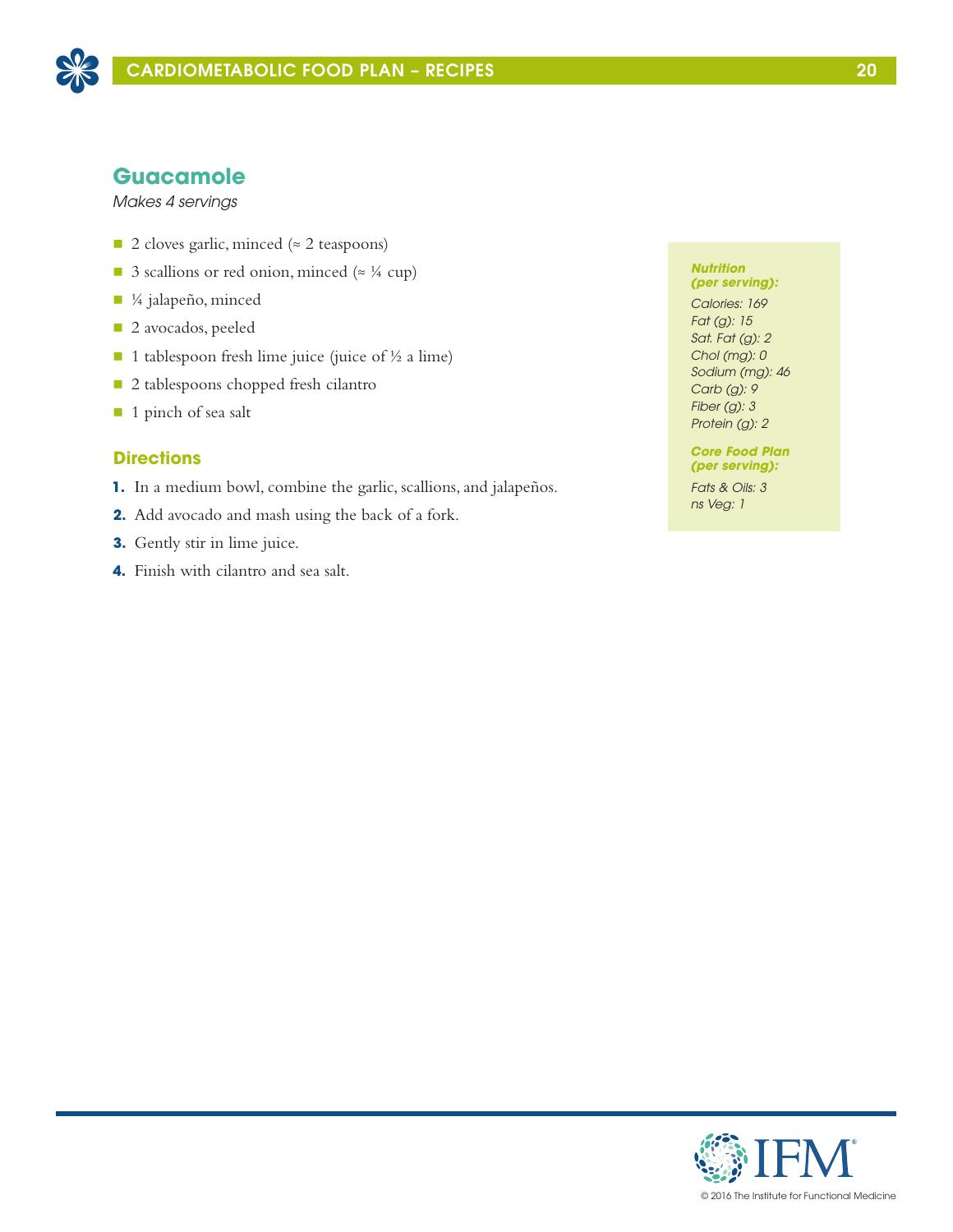

## **Kale Salad**

*Makes 6 servings (1 serving ≈ 1 cup)*

- $\blacksquare$  1 bunch kale
- $\blacksquare$  ½ teaspoon sea salt
- $\blacksquare$  ¼ cup diced red onion
- ⅓ cup currants, raisins, or dried cranberries or cherries
- <sup>1</sup>/<sub>3</sub> cup diced apple (about <sup>1</sup>/<sub>2</sub> an apple)
- ⅓ cup sunflower seeds, toasted
- $\blacksquare$  <sup>1</sup>/<sub>4</sub> cup olive oil
- 2 teaspoons red wine vinegar or unfiltered apple cider vinegar

## **Directions**

- **1.** De-stem kale by pulling leaves away from stems. Wash leaves, spin or pat dry. Stack leaves, roll up and cut into thin ribbons. Put kale in a large mixing bowl.
- **2.** Add salt and massage it into the kale with your hands for 2 minutes (skipping this step will leave you with tough, stringy kale).
- **3.** Stir onions with dried fruit, apple, and sunflower seeds into the kale. Dress with oil and vinegar.
- **4.** Taste for sea salt and vinegar, adding more if necessary. Also taste a few bites to see if balance of sweet/sour/crunchy/chewy are all well mixed. Add extra of what you miss.

**Tips:** Add some baked, grilled, or rotisserie chicken to a double portion of salad for a nice meal.

#### *Nutrition (per serving):*

*Calories: 162 Fat (g): 13 Sat. Fat (g): 2 Chol (mg): 0 Sodium (mg): 166 Carb (g): 11 Fiber (g): 2 Protein (g): 2*

### *Core Food Plan (per serving):*

*Nuts & Seeds: 1 Fats & Oils: 1.5 ns Veg: 1 Fruits: 0.5*



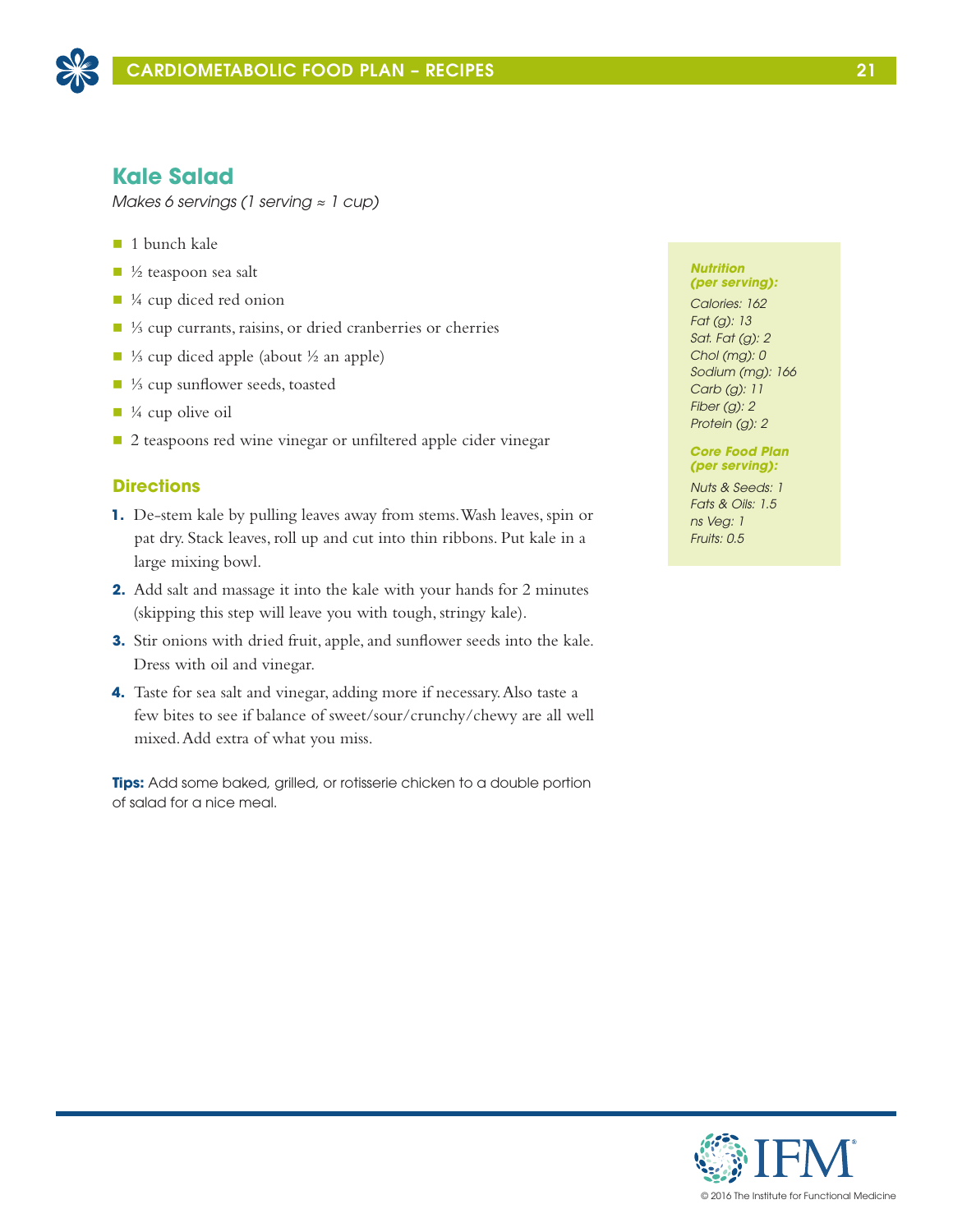

## **Marinated Olives**

*Makes 6 servings (1 serving ≈ ⅓ cup olives)*

- 2 cups olives (mixed varieties, large, small, multi-colored)
- **n** 2 tablespoons olive oil
- n 6 thin slices of lemon peel
- 6 thin slices of orange peel
- 2 cloves garlic, slivered
- 1 teaspoon fresh lemon juice
- $\blacksquare$  ¼ teaspoon orange zest
- $\blacksquare$  ¼ teaspoon lemon zest
- $\blacksquare$  ¼ teaspoon whole coriander seeds
- $\blacksquare$  1 bay leaf

### **Directions**

- **1.** Combine all ingredients together in an air-tight container (such as a glass storage dish or large jar), and place in the refrigerator.
- **2.** Allow to marinate for at least 2 days, and stir occasionally.

*Nutrition (per serving):*

*Calories: 52 Fat (g): 5 Sat. Fat (g): 1 Chol (mg): 0 Sodium (mg): 393 Carb (g): 3 Fiber (g): 1 Protein (g): 0*

*Core Food Plan (per serving): Fats & Oils: 1*

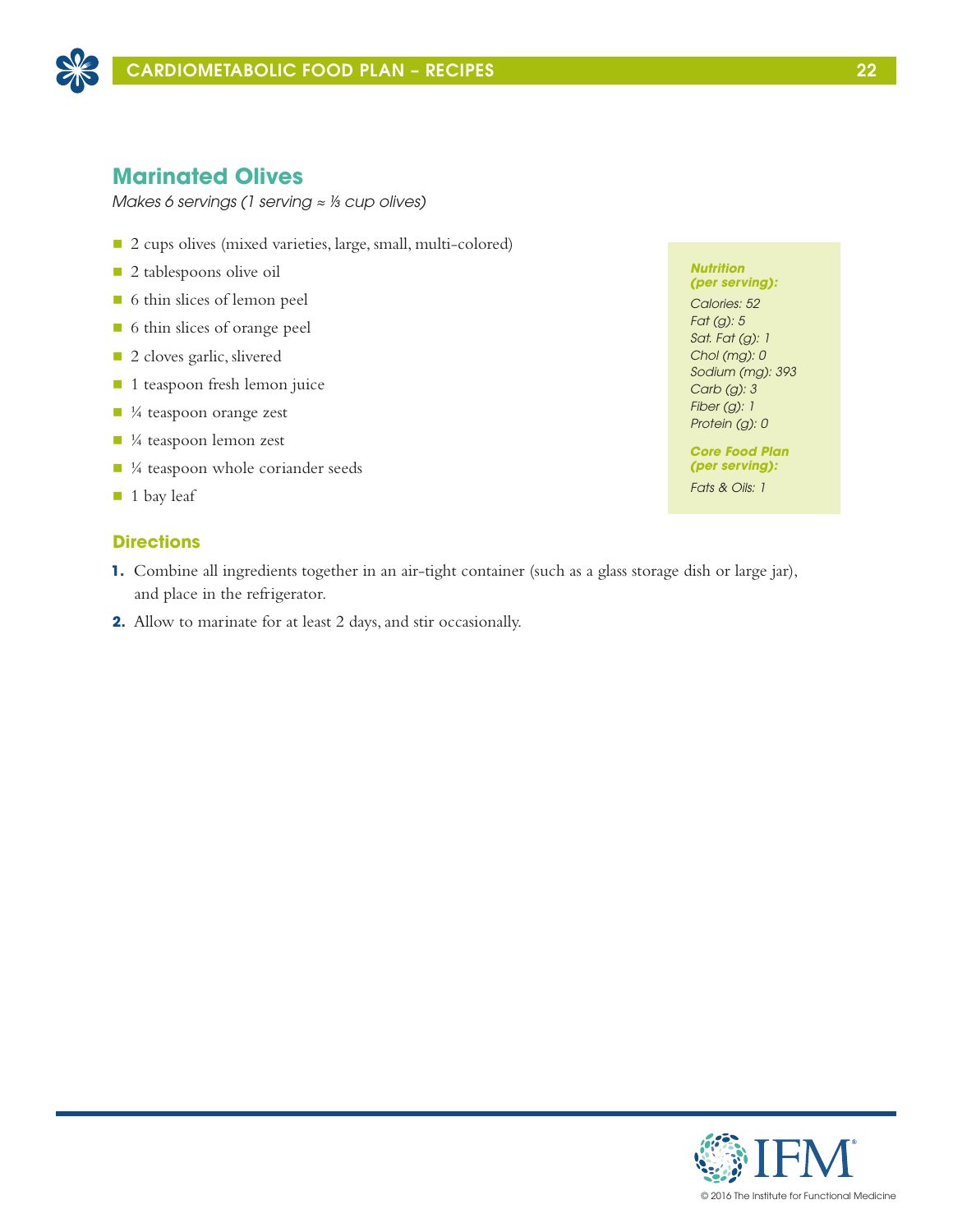

## **Marinated Vegetables**

*Makes 12 servings (1 serving ≈ ½ cup)*

- $\blacksquare$  ½ cup olive oil
- $\blacksquare$  ¼ cup balsamic vinegar
- 1 teaspoon dried oregano
- 1 teaspoon dried basil
- 3 cloves garlic, cut into slivers
- $\blacksquare$  ½ teaspoon sea salt
- 1 can (14 ounces) artichoke hearts, canned in water, cut into halves or quarters
- $\blacksquare$  1 can (14 ounces) hearts of palm, cut into ¼-inch slices
- 1 can (6 ounces) pitted black olives
- $\blacksquare$  ½ pound mushrooms, cleaned and quartered

## **Directions**

- **1.** In a large bowl, whisk together olive oil, balsamic vinegar, oregano, basil, garlic, and sea salt.
- **2.** Add artichokes, hearts of palm, olives, and mushrooms, and toss well.
- **3.** Cover and place in refrigerator to marinate for 6 to 8 hours, tossing periodically.

**Tips:** Leftover marinade can be used as a salad dressing.

#### *Nutrition (per serving):*

*Calories: 95 Fat (g): 4 Sat. Fat (g): 1 Chol (mg): 0 Sodium (mg): 250 Carb (g): 15 Fiber (g): 3 Protein (g): 3*

#### *Core Food Plan (per serving):*

*Fats & Oils: 0.5 ns Veg: 2.5*

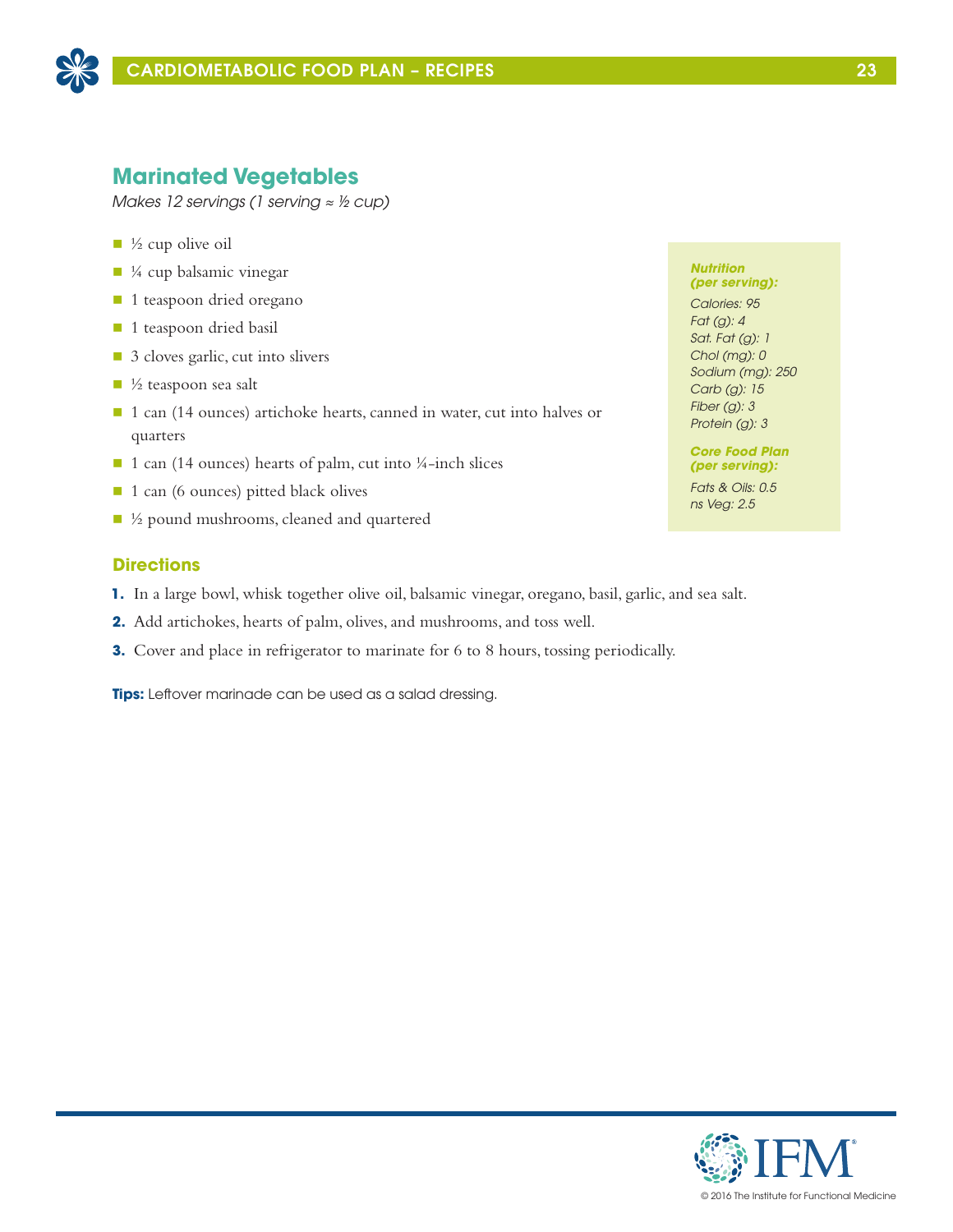

## **Olive Oil Cabernet Vinaigrette**

*Makes 4 servings (1 serving ≈ 1½ tablespoons)*

- 1 tablespoon red wine (Cabernet Sauvignon or Merlot)
- 2 tablespoons red wine vinegar
- 1 tablespoon orange juice
- 1 teaspoon fresh garlic, minced
- $\blacksquare$  ½ teaspoon dried basil
- 1 pinch sea salt
- 1 pinch black pepper
- n 2 tablespoons extra virgin olive oil

## **Directions**

- **1.** In a small bowl, whisk together all ingredients except olive oil.
- **2.** Slowly drizzle in olive oil, while whisking, to emulsify the dressing.
- **3.** Serve over mixed greens.

**Tips:** This recipe can be made ahead and stored in the refrigerator for up to 2 weeks. If chilled, olive oil may thicken, so allow to come to room temperature before serving.

#### *Nutrition (per serving):*

*Calories: 67 Fat (g): 7 Sat. Fat (g): 1 Chol (mg): 0 Sodium (mg): 36 Carb (g): 1 Fiber (g): 0 Protein (g): 0*

*Core Food Plan (per serving): Fats & Oils: 1.5* 

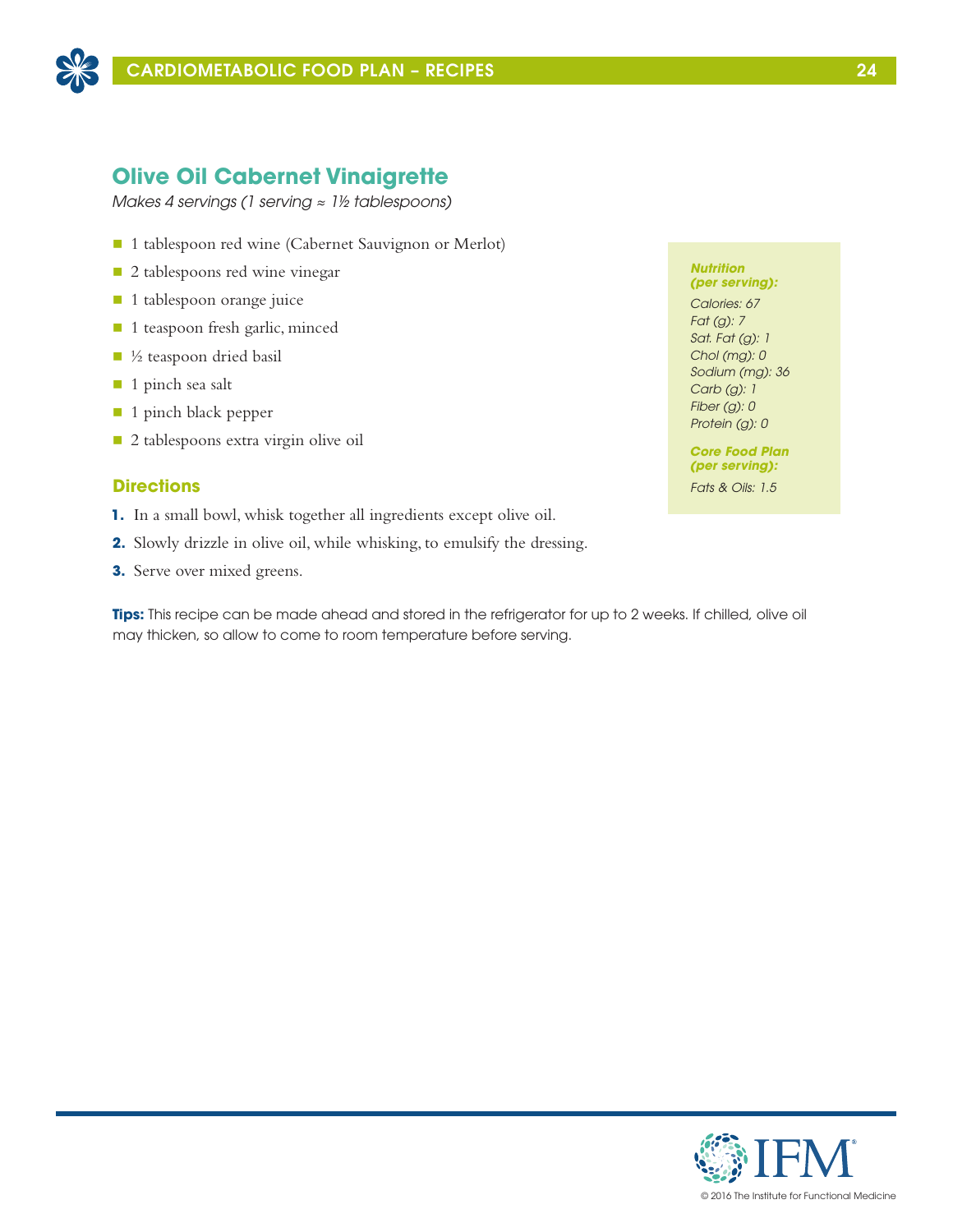

## **Poached Fish with Fire-Roasted Tomato Sauce**

*Makes 4 servings*

- 2 tablespoons extra virgin olive oil
- 1 medium yellow onion, chopped
- 1 garlic clove, minced
- $\blacksquare$  ½ inch piece fresh ginger, peeled and grated
- 1 can (15 ounces) fire-roasted chopped tomatoes, no salt added
- $\blacksquare$  ½ teaspoon sea salt
- $\blacksquare$  ¼ teaspoon black pepper
- $\blacksquare$  ½ teaspoon curry powder (optional)
- $\blacksquare$  1½ pounds fresh firm white fish (cod, halibut, haddock), cut into 3-inch pieces
- $\blacksquare$  ½ cup chopped fresh parsley, for garnish

## **Directions**

- **1.** Heat the olive oil in a large saucepan over medium-low heat.
- **2.** Sauté the onion until translucent, 5–7 minutes. Add the garlic, ginger, tomatoes (with juices), sea salt, pepper, and curry powder. Simmer for 20 minutes, stirring occasionally.
- **3.** Nestle the fish in the sauce, cover, and cook until opaque (about 8–10 minutes). Be careful not to overcook. The fish will add its own liquid to the dish.
- **4.** Serve sprinkled with fresh parsley.

**Tips:** This is great served over a bed of lightly sautéed kale. Leftover fish in tomato sauce can be refrigerated for up to 2 days.

### *Nutrition (per serving):*

*Calories: 239 Fat (g): 8 Sat. Fat (g): 1 Chol (mg): 73 Sodium (mg): 368 Carb (g): 8 Fiber (g): 2 Protein (g): 32*

#### *Core Food Plan (per serving):*

*Proteins: 3.5 ns Veg: 1.5*

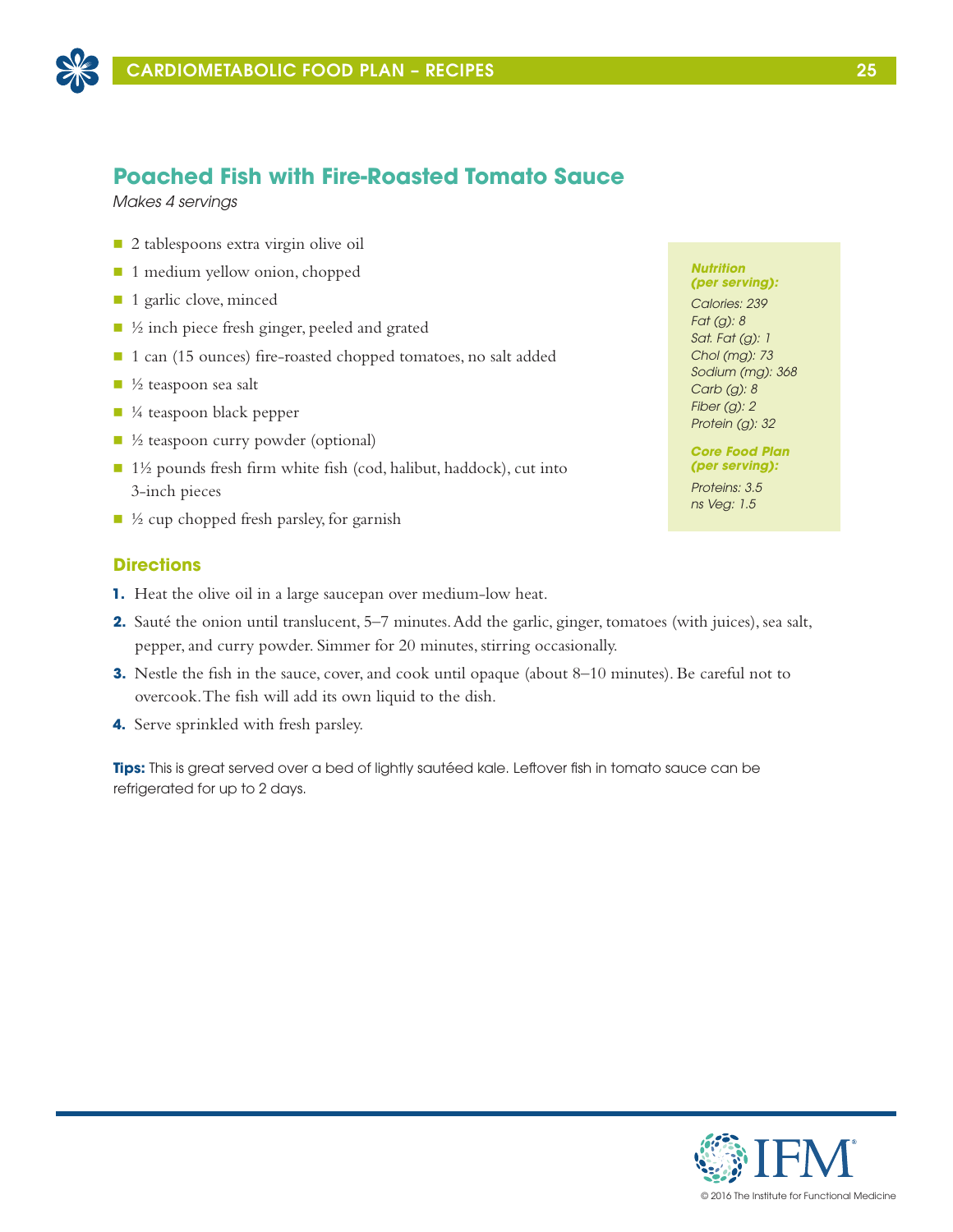

## **Protein Pancakes**

*Makes 6 servings (1 serving = 2 small pancakes)*

- $\Box$  2 eggs
- n ½ cup light ricotta cheese, softened
- $\blacksquare$  ¼ cup vanilla protein powder, whey or vegan
- $\blacksquare$  ½ teaspoon baking powder
- $\blacksquare$  1/8 teaspoon sea salt
- $\blacksquare$  ½ teaspoon vanilla extract and/or maple extract

### **Directions**

- **1.** Whisk the eggs and ricotta together until smooth. Add the rest of the ingredients and mix until smooth.
- **2.** Heat a griddle or skillet, and coat surface with butter or coconut oil. Drop tablespoon size amounts of batter onto the griddle to make small pancakes.
- **3.** Flip pancakes when bubbles on the surface of the pancake have broken and stay broken. Cook pancakes on the other side.

**Tips:** This recipe can be doubled, as these pancakes keep well in the refrigerator.

#### *Nutrition (per serving):*

*Calories: 66 Fat (g): 3 Sat. Fat (g): 2 Chol (mg): 74 Sodium (mg): 137 Carb (g): 2 Fiber (g): 0 Protein (g): 7*

*Core Food Plan (per serving): Proteins: 1*

© 2016 The Institute for Functional Medicine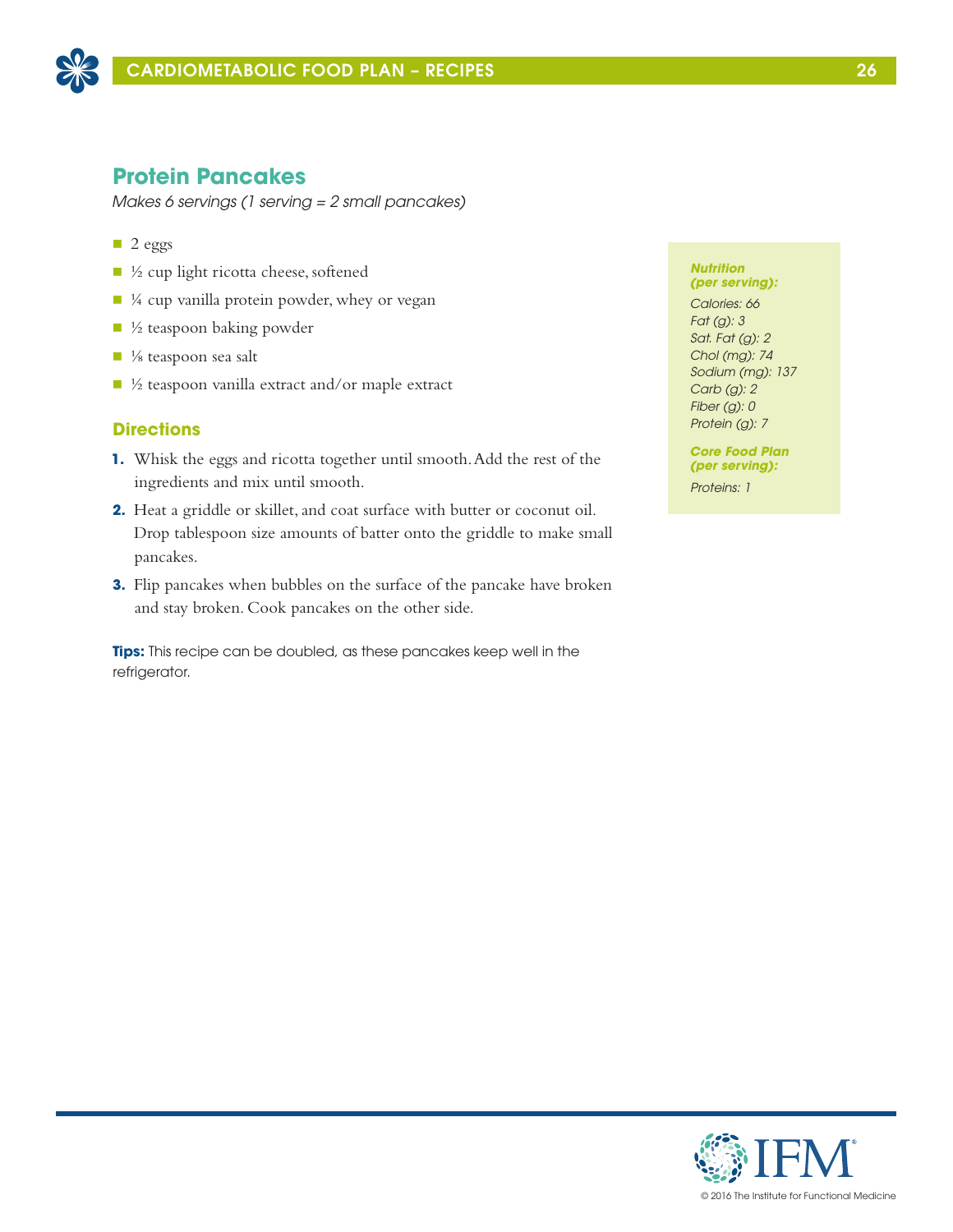

## **Purple Cabbage Salad**

*Makes 6 servings (1 serving ≈ 1 cup)*

- 1 small head of purple cabbage
- 3 carrots, shredded
- $\blacksquare$  1 tablespoon balsamic vinegar
- n 1½ tablespoons unseasoned rice vinegar
- **n** 1 tablespoon water
- $\blacksquare$  ¼ teaspoon sea salt
- $\blacksquare$  ¼ teaspoon pepper
- 1 tablespoon olive oil
- $\blacksquare$  <sup>1</sup>/<sub>4</sub> cup slivered almonds
- 1 whole ripe avocado, cut into chunks
- n 1 cup pink grapefruit sections, cut in half

## **Directions**

- **1.** Core the cabbage, and process through the slicing disc of a food processor (or slice thinly to make strips). Shred carrots by hand or food processor. In a large bowl, toss together cabbage and carrots.
- **2.** In a small bowl, whisk together both vinegars, water, sea salt and pepper. Slowly drizzle the oil in while whisking to emulsify. Pour over cabbage and carrots, and toss. Allow dressing to marinate salad for 30–60 minutes before serving.
- **3.** Just before serving, toss the cabbage mixture with the almonds, grapefruit sections and fresh avocado.

#### *Nutrition (per serving):*

*Calories: 176 Fat (g): 11 Sat. Fat (g): 1 Chol (mg): 0 Sodium (mg): 121 Carb (g): 19 Fiber (g): 6 Protein (g): 4*

### *Core Food Plan (per serving):*

*Nuts & Seeds: 1 Fats & Oils: 1.5 ns Veg: 1.5 Fruits: 0.5*



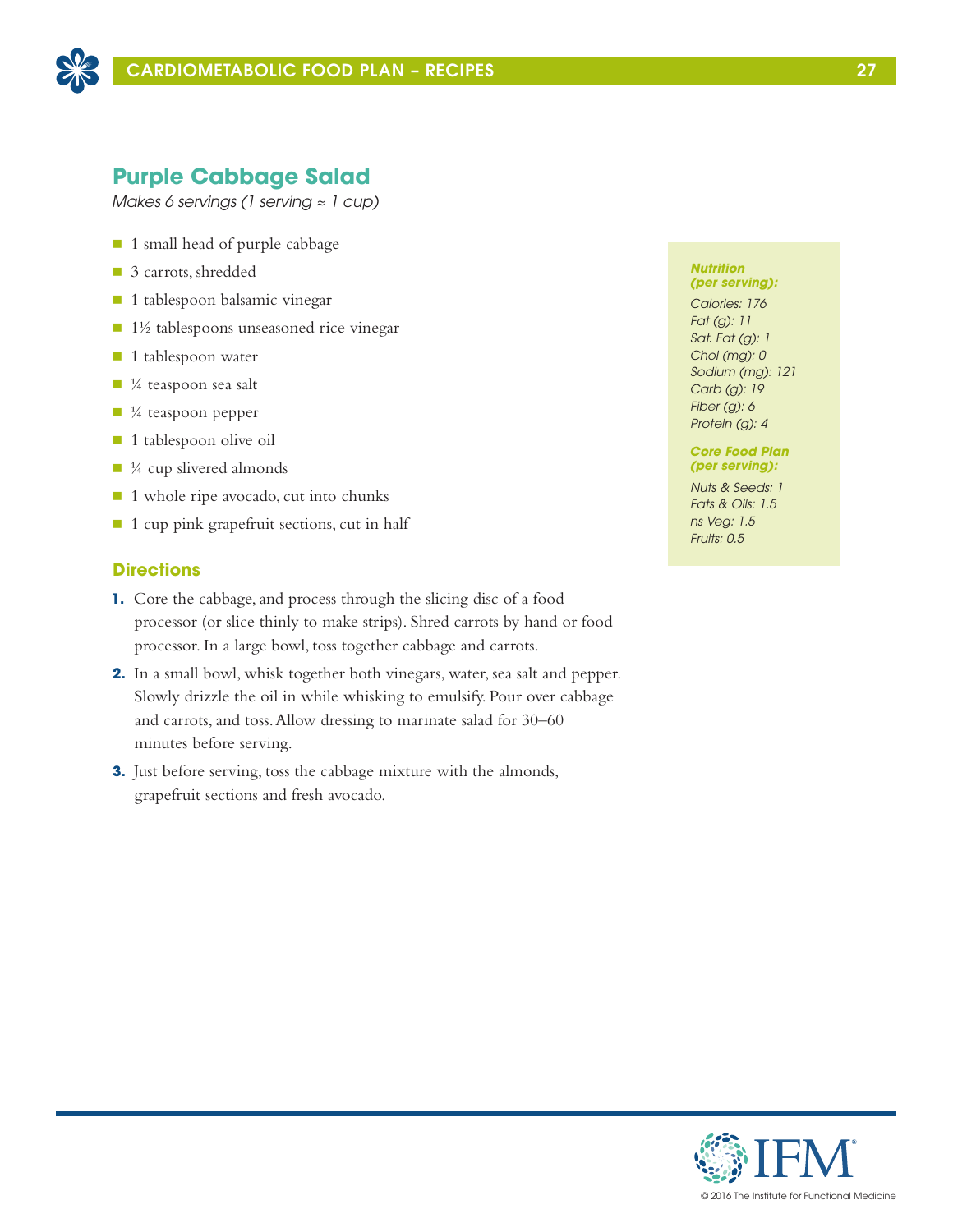

## **Raspberry Peach Fruit Fluff**

*Makes 6 servings (1 serving ≈ ½–¾ cup)*

- 1 envelope unflavored gelatin
- 1 tablespoon apple juice concentrate
- 3 tablespoons water
- 2 cups fresh or frozen raspberries
- 2 cups sliced fresh or frozen peaches
- 1 teaspoon fresh lemon juice

### **Directions**

- **1.** In medium mixing bowl, mix together gelatin, apple juice concentrate, and water until gelatin dissolves. Set aside.
- **2.** Put fruit in blender and blend until liquefied. Place puréed fruit in small saucepan, and bring to boil. Immediately remove from heat, and mix in gelatin and apple juice mixture. Stir until thoroughly dissolved.
- **3.** Stir in lemon juice and chill in refrigerator until it begins to thicken. Beat with a mixer on high speed until fluffy and doubled in volume. Chill again.
- **4.** Serve in dessert dishes garnished with reserved fruit

#### *Nutrition (per serving):*

*Calories: 54 Fat (g): 0 Sat. Fat (g): 0 Chol (mg): 0 Sodium (mg): 3 Carb (g): 12 Fiber (g): 4 Protein (g): 2*

*Core Food Plan (per serving): Fruits: 1*

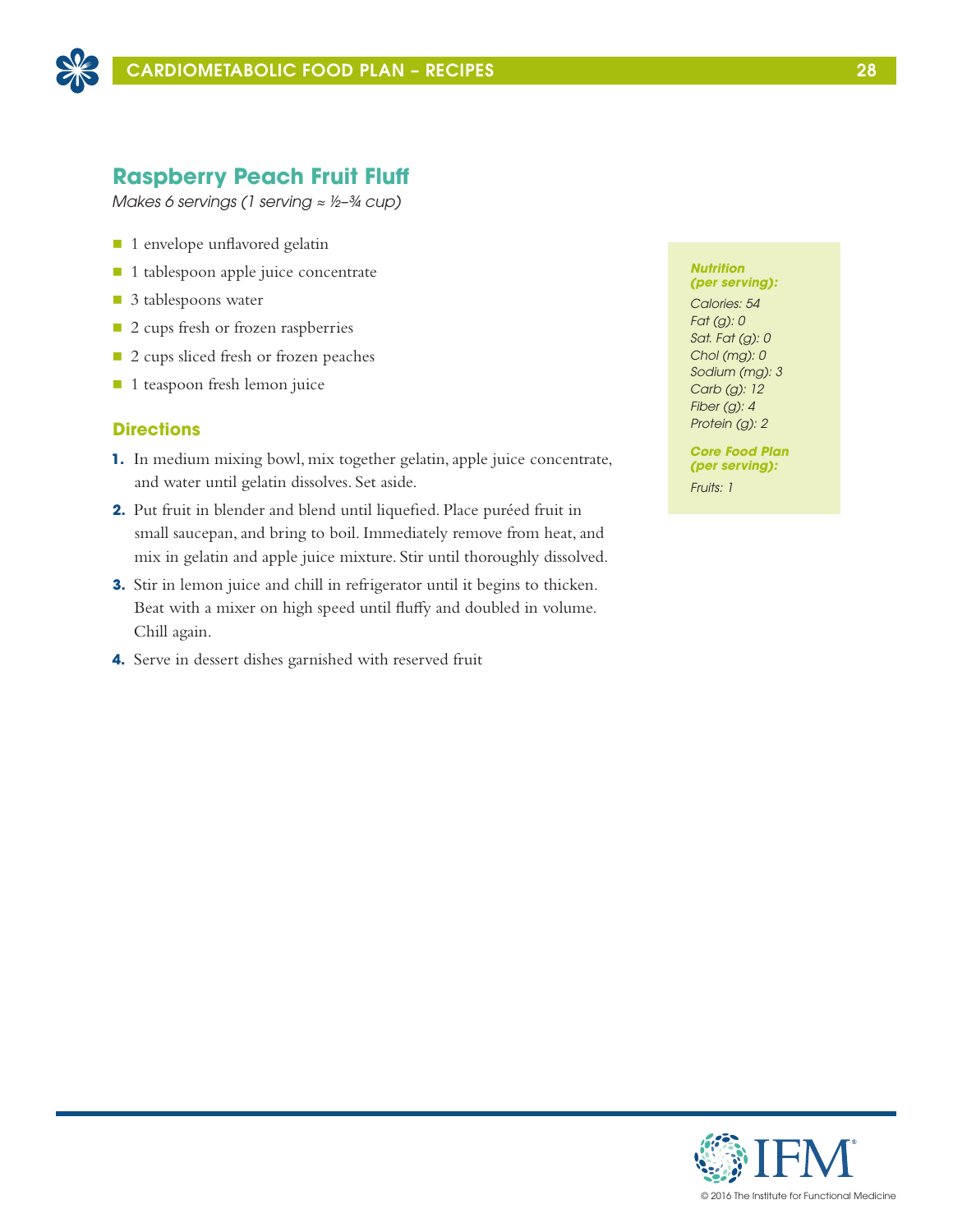

## **Roasted Beets with Greens**

*Makes 4 servings*

- $\blacksquare$  1–2 bunches trimmed beets (about 4–5 beets)
- $\blacksquare$  1½ tablespoons extra-virgin olive oil
- 1 lemon, juiced (approximately 3 tablespoons juice)
- 2 teaspoons coconut aminos
- 1 clove garlic, minced
- $\blacksquare$  ¼ teaspoon sea salt
- $\blacksquare$  ¼ teaspoon black pepper
- 4 cups baby spinach or spring mix, divided
- **1** cup fresh parsley
- 4 slices red onion

## **Directions**

- **1.** Preheat oven to 400° F.
- **2.** Rinse beets, dry, and wrap individually in foil.
- **3.** Roast until tender (about 1 hour). Let cool, then peel and dice.
- **4.** Whisk together olive oil, lemon juice, coconut aminos, garlic, sea salt and pepper. Toss with beets.
- **5.** For each serving, toss  $\approx \frac{1}{2}$  cup dressed beets with 1 cup spinach or spring mix and  $\frac{1}{4}$  cup parsley. Top with onion.

#### *Nutrition (per serving):*

*Calories: 113 Fat (g): 5 Sat. Fat (g): 1 Chol (mg): 0 Sodium (mg): 286 Carb (g): 15 Fiber (g): 5 Protein (g): 3*

### *Core Food Plan (per serving):*

*Fats & Oils: 1 ns Veg: 1 s Veg: 0.5*

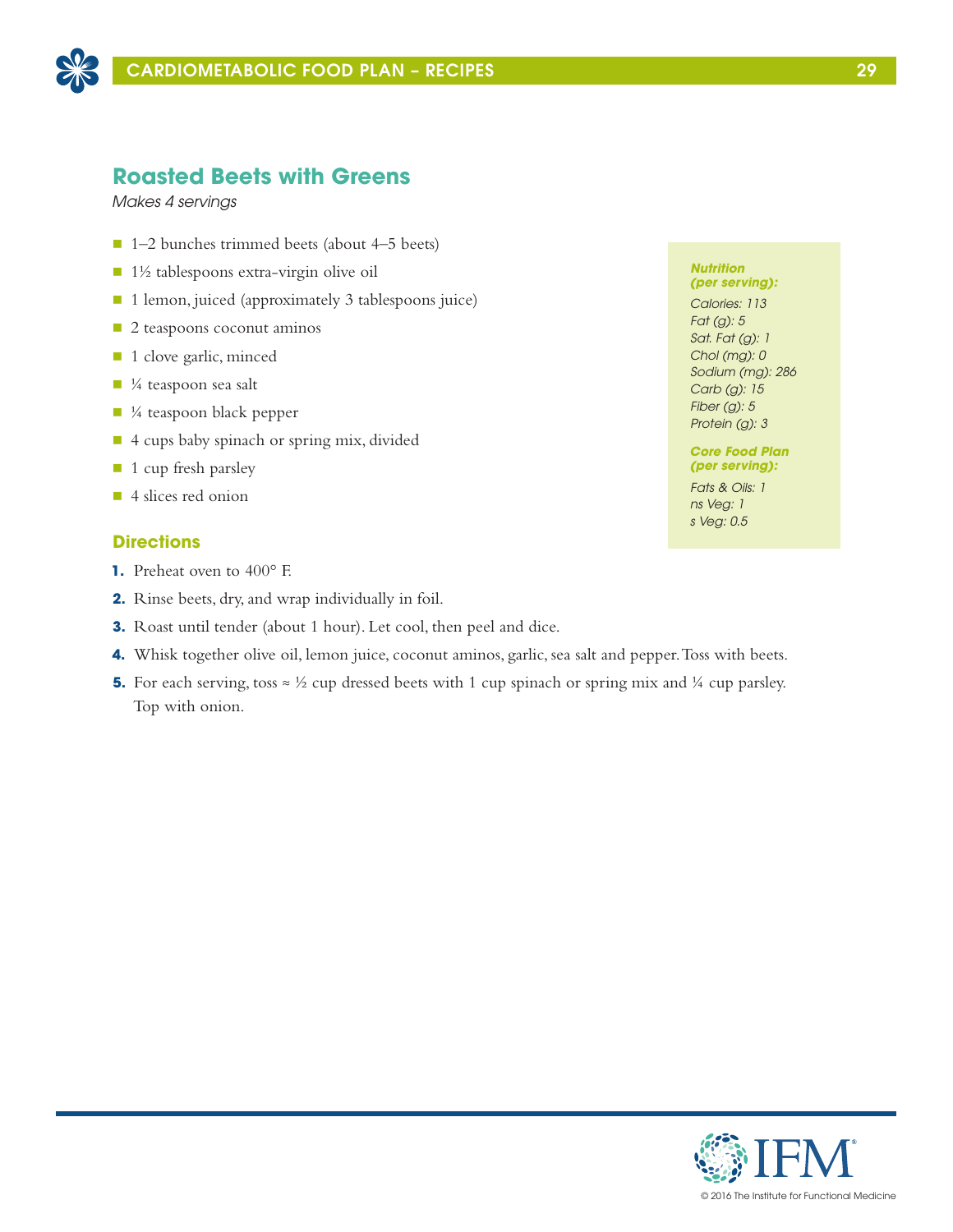

## **Roasted Brussels Sprouts**

*Makes 4 servings*

- n 4 cups Brussels sprouts, cleaned and halved or quartered
- 2 cloves garlic, minced (about 2 teaspoons minced)
- 1 small apple, peeled, cored and cut into eighths
- 1 tablespoon extra-virgin olive oil
- $\blacksquare$  ¼ teaspoon sea salt
- n ¼ teaspoon black pepper

### **Directions**

- **1.** Preheat oven to 375° F.
- **2.** In a large bowl, toss together all ingredients.
- **3.** Pour out into a cookie sheet lined with parchment paper, and spread mixture evenly in a single layer.
- **4.** Roast uncovered for 20 minutes.

#### *Nutrition (per serving):*

*Calories: 90 Fat (g): 4 Sat. Fat (g): 1 Chol (mg): 0 Sodium (mg): 140 Carb (g): 14 Fiber (g): 4 Protein (g): 3*

### *Core Food Plan (per serving):*

*Fats & Oils: 1 ns Veg: 1 Fruits: 0.5*

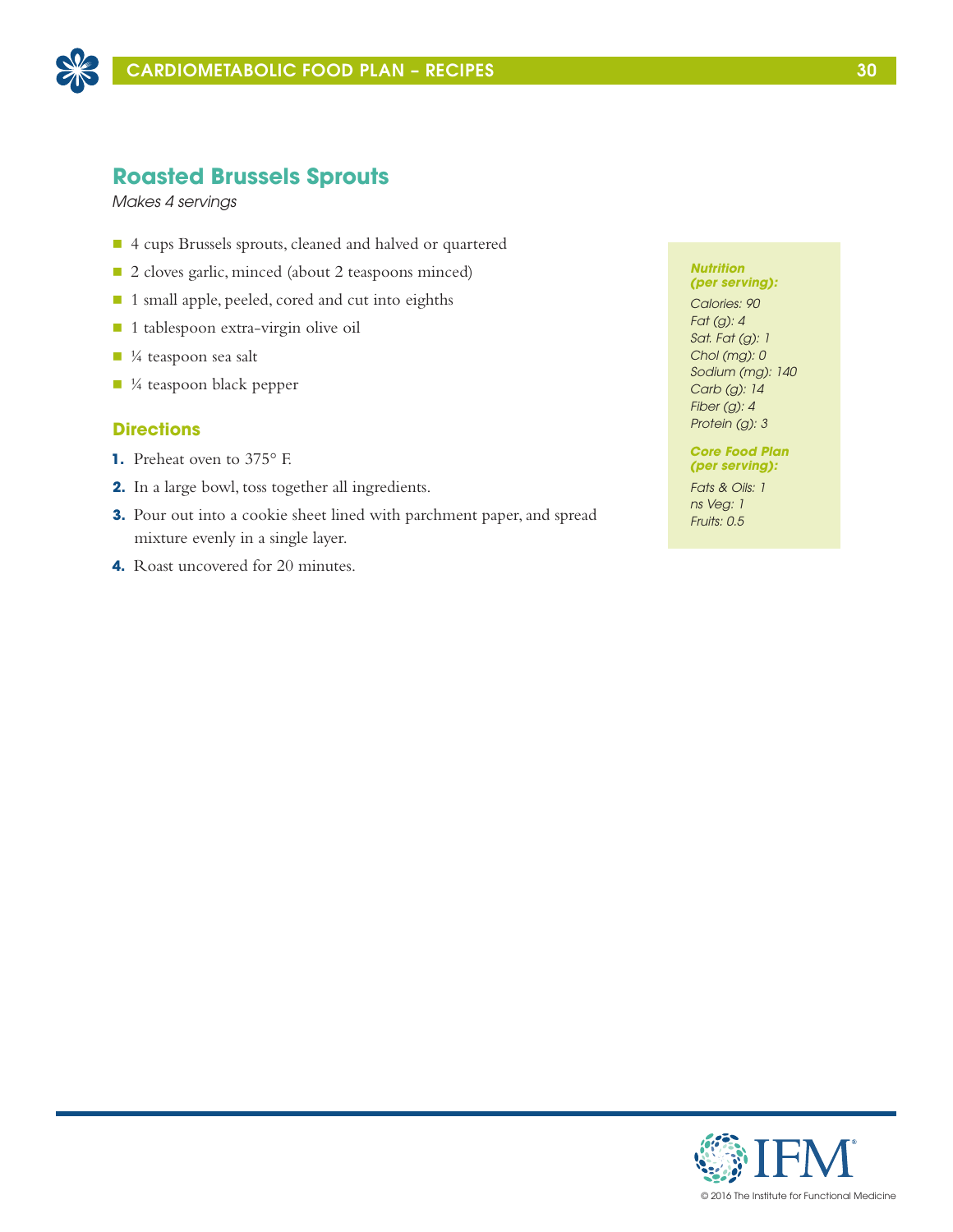

## **Roasted Root Vegetable Salad**

*Makes 4 servings*

- 1 medium sweet potato (about 4 oz), cut into  $\frac{3}{4}$ -inch cubes
- $\blacksquare$  1 medium yellow potato, cut into ¾-inch cubes (may substitute parsnip)
- 1 medium carrot, peeled, cut into ¾-inch slices
- $\blacksquare$  1 small red onion, cut into ½-inch wedges
- $\Box$  2 medium celery stalks, cut into  $\frac{3}{4}$ -inch slices
- $\blacksquare$  1 medium beet, cut into ¾-inch cubes
- $\blacksquare$  1½ tablespoons extra virgin olive oil, divided
- $\blacksquare$  ¼ teaspoon sea salt
- $\blacksquare$  ¼ teaspoon freshly ground black pepper
- $\blacksquare$  1 teaspoon balsamic vinegar
- $\Box$  2 teaspoons fresh lemon juice
- $\blacksquare$  ½ teaspoon Dijon mustard
- 1 tablespoon fresh parsley, chopped
- 1 teaspoon fresh cilantro, chopped
- 2 tablespoons walnuts, finely chopped
- 1 ounce reduced-fat crumbled feta cheese

### **Directions**

- **1.** Preheat oven to 425° F.
- **2.** In large bowl, toss together potatoes (sweet and yellow), carrot, red onion, celery, beet, and  $\frac{1}{2}$  tablespoon of the oil, coating well. Season with sea salt and pepper
- **3.** Arrange vegetables on a cookie sheet, and spread mixture evenly in a single layer. Roast, stirring several times, until tender and beginning to brown, about 50 minutes.
- **4.** In small bowl, whisk together vinegar, lemon juice, and Dijon mustard with remaining 1 tablespoon oil, and stir in parsley and cilantro. Drizzle dressing over vegetables, add walnuts, and gently toss.
- **5.** Top with crumbled feta. Serve warm or at room temperature.

#### *Nutrition (per serving):*

*Calories: 175 Fat (g): 8 Sat. Fat (g): 2 Chol (mg): 3 Sodium (mg): 277 Carb (g): 22 Fiber (g): 4 Protein (g): 5*

### *Core Food Plan (per serving):*

*Fats & Oils: 1.5 ns Veg: 1.5 s Veg: 1*

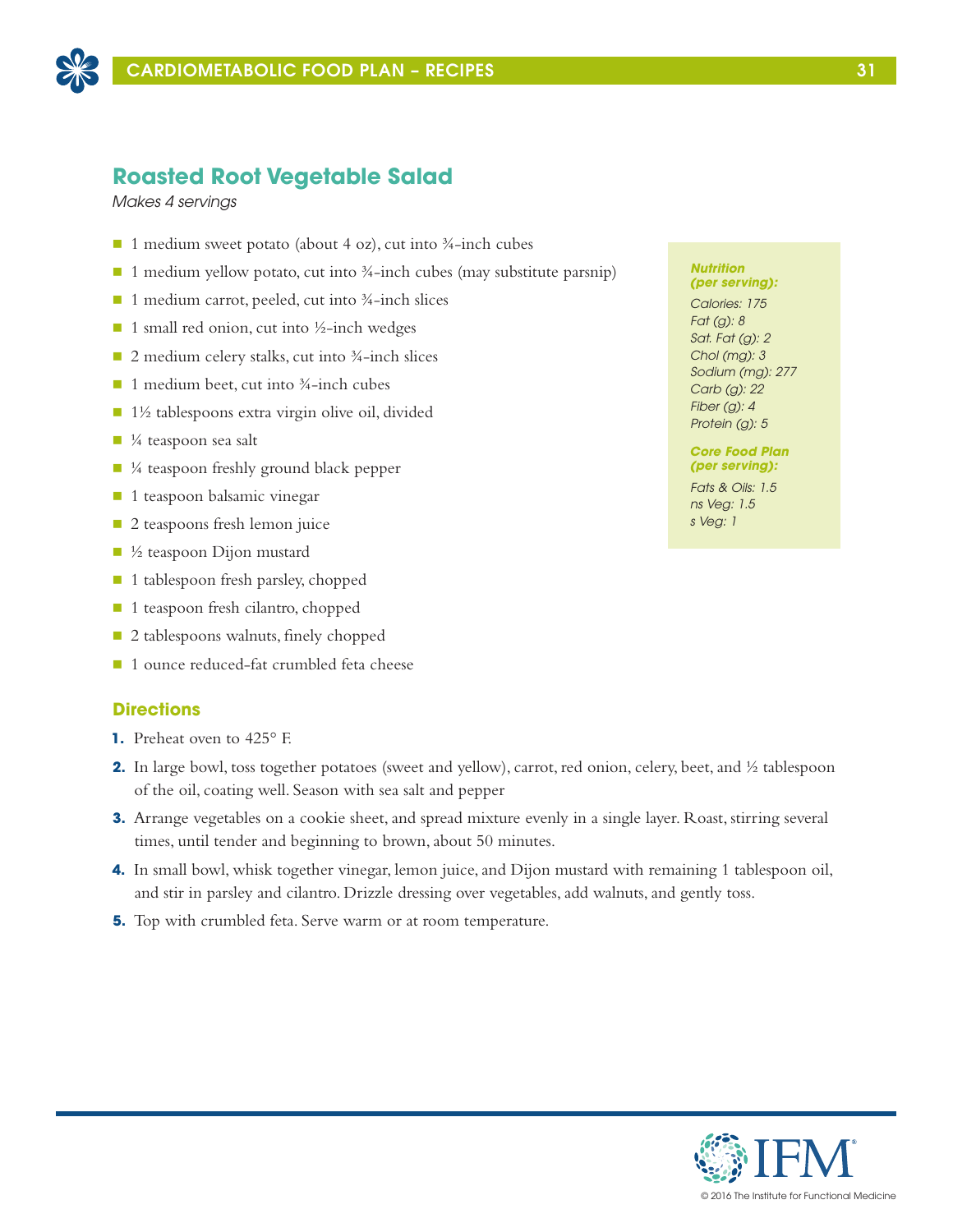

## **Salmon Pecan Cakes**

*Makes 8 servings (1 serving = 1 salmon patty)*

- $\blacksquare$  1¼ cups pecans
- 1 can (7.5 ounces) wild salmon, drained
- $\Box$  2 eggs
- 3 small scallions, chopped
- 1 small celery stalk, chopped
- 1 tablespoon extra-virgin olive oil
- **n** 1 tablespoon lime juice
- $\blacksquare$  ½ teaspoon sea salt
- $\blacksquare$  1 pinch paprika

## **Directions**

- **1.** Preheat oven to 350° F.
- **2.** In a food processor, grind pecans to a fine texture.
- **3.** Add remaining ingredients to food processor, and pulse to combine.
- **4.** Remove mixture from food processor, and separate into eight medium patties. Place on a lightly oiled baking tray, and bake until golden, about 25–30 minutes.

#### *Nutrition (per serving):*

*Calories: 235 Fat (g): 21 Sat. Fat (g): 2 Chol (mg): 58 Sodium (mg): 248 Carb (g): 5 Fiber (g): 2 Protein (g): 9*

### *Core Food Plan (per serving):*

*Proteins: 1 Nuts & Seeds: 2 Fats & Oils: 2*

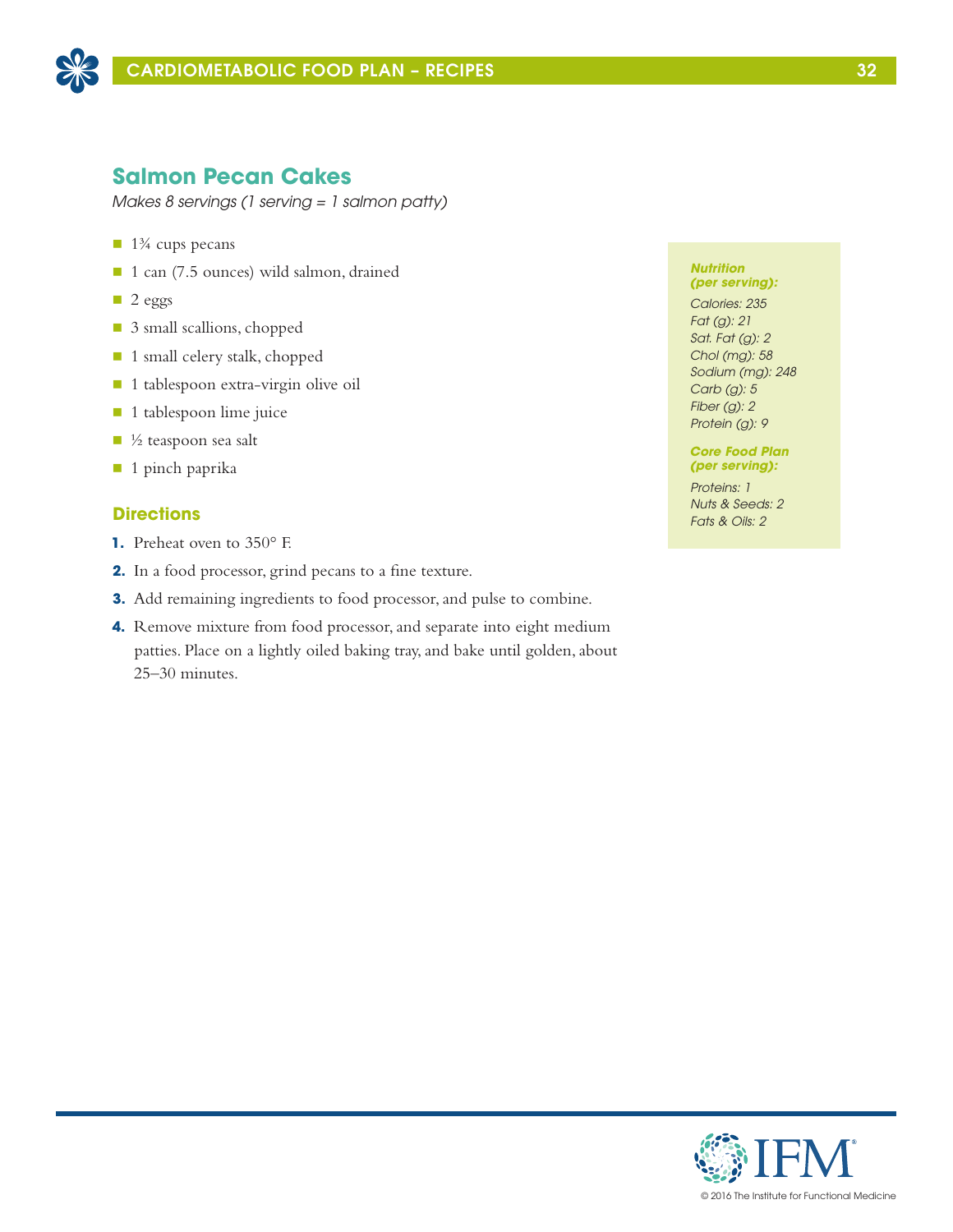

## **Sautéed Chicken and Kiwi**

*Makes 4 servings*

- $\blacksquare$  1½ tablespoons olive oil, divided
- 1 pound boneless skinless chicken breast, sliced into thin strips
- 1 cup thinly sliced carrots
- $\blacksquare$  1 cup thinly sliced celery, sliced diagonally
- 1 teaspoon finely chopped lime basil (regular basil can be substituted)
- 1 cup low-sodium chicken broth
- 1 tablespoon cornstarch
- $\blacksquare$  ¼ teaspoon sea salt
- $\blacksquare$  ¼ teaspoon pepper
- 3 fully ripe kiwi fruit, peeled and thinly sliced
- $\blacksquare$  ½ teaspoon grated lemon peel

## **Directions**

- **1.** To a large skillet, add 1 tablespoon of the oil and heat over medium heat. Add chicken, and sauté until browned and cooked through (about 8–10 minutes). Remove from skillet and set aside.
- **2.** Add remaining oil to the skillet, and sauté carrots and celery until crisp, but tender. Return chicken to skillet.
- **3.** In small bowl, combine basil, chicken broth, cornstarch, sea salt, and pepper, and add to the chicken mixture in the skillet. Continue to cook over medium-low heat, and stir until thickened.
- **4.** Finish by gently stirring kiwi fruit and lemon into mixture.

**Tips:** If following elimination diet, may substitute tapioca or arrowroot powder for cornstarch.

## *Nutrition*

*(per serving): Calories: 243 Fat (g): 7 Sat. Fat (g): 1 Chol (mg): 66 Sodium (mg): 376 Carb (g): 15 Fiber (g): 3 Protein (g): 30*

### *Core Food Plan (per serving):*

*Proteins: 3.5 ns Veg: 0.5 Fruits: 0.5*

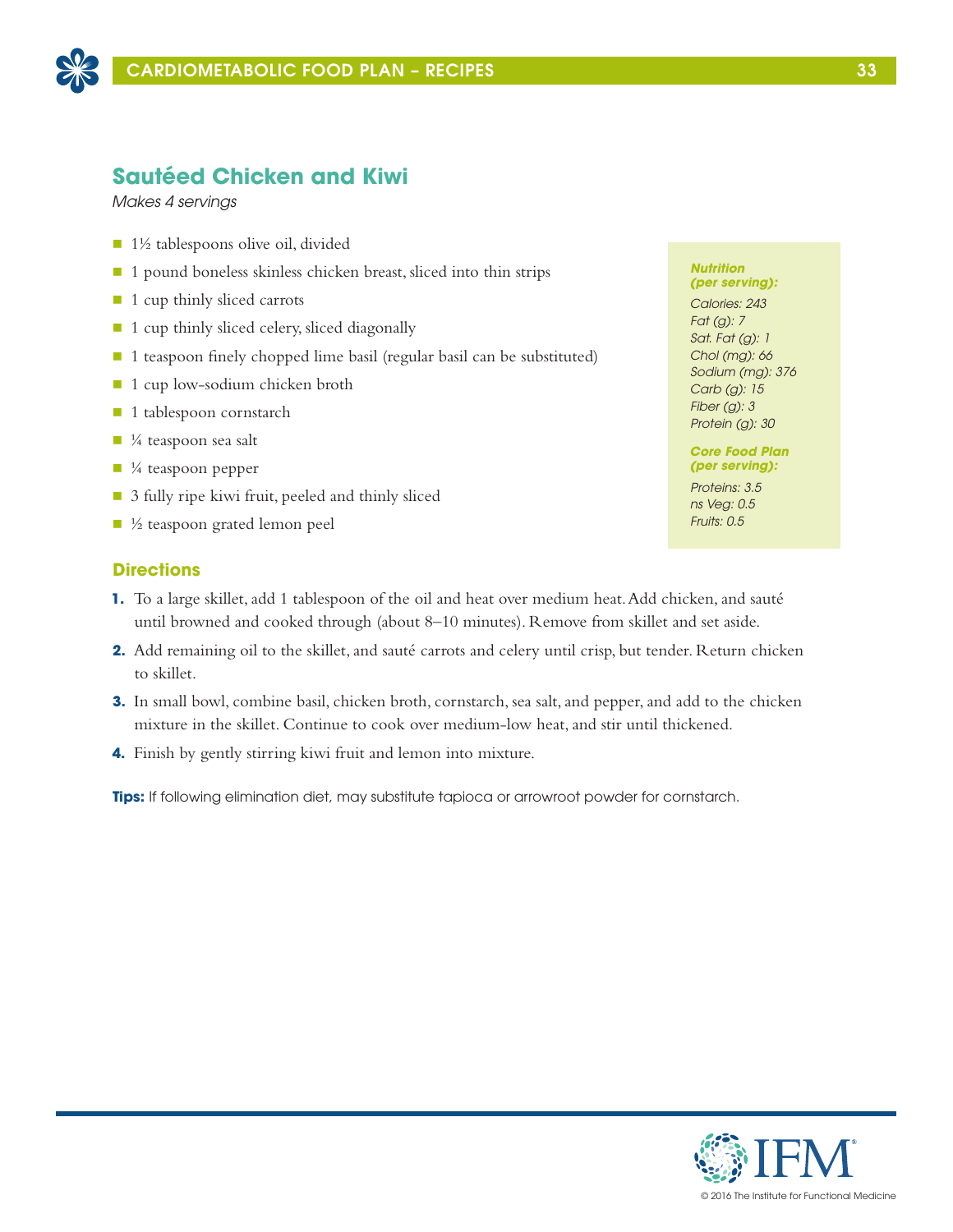

## **Savory Seed Crackers**

*Makes 8 servings (1 serving ≈ one 2-inch by 3-inch cracker or two 1-inch by 1½-inch crackers)*

- $\blacksquare$  ¼ cup chia seeds
- <sup>1</sup>/<sub>3</sub> cup flax seeds
- $\blacksquare$  ¼ cup sunflower seeds
- $\blacksquare$  <sup>1</sup>/<sub>4</sub> cup water
- ⅓ teaspoon garlic powder
- $\blacksquare$  <sup>1</sup>/<sub>8</sub> teaspoon onion powder
- $\blacksquare$  ¼ teaspoon salt
- $\blacksquare$  ¼ teaspoon guar or xanthan gum
- More water, if needed

## **Directions**

- **1.** Preheat oven to 300° F.
- **2.** Mix all ingredients together and spread on greased parchment paper on a cookie sheet. Press flat (about ⅛-inch thick).
- **3.** Bake for about 30 minutes on each side.
- **4.** Immediately after removal from oven, score the seeds (they will still be pliable at this point, but score right away, as they will firm up quickly). A pizza cutter works well.

**Tips:** Before spreading on cookie sheet, oil hands or spatula, to keep seeds from sticking to hands. Watch closely so that you don't burn the seeds. May consider longer duration of time at lower cooking temp (i.e., 250° F).

*Nutrition (per serving): Calories: 113 Fat (g): 8 Sat. Fat (g): 2 Chol (mg): 0 Sodium (mg): 73 Carb (g): 8 Fiber (g): 2 Protein (g): 4*

*Core Food Plan (per serving): Nuts & Seeds: 2.5*

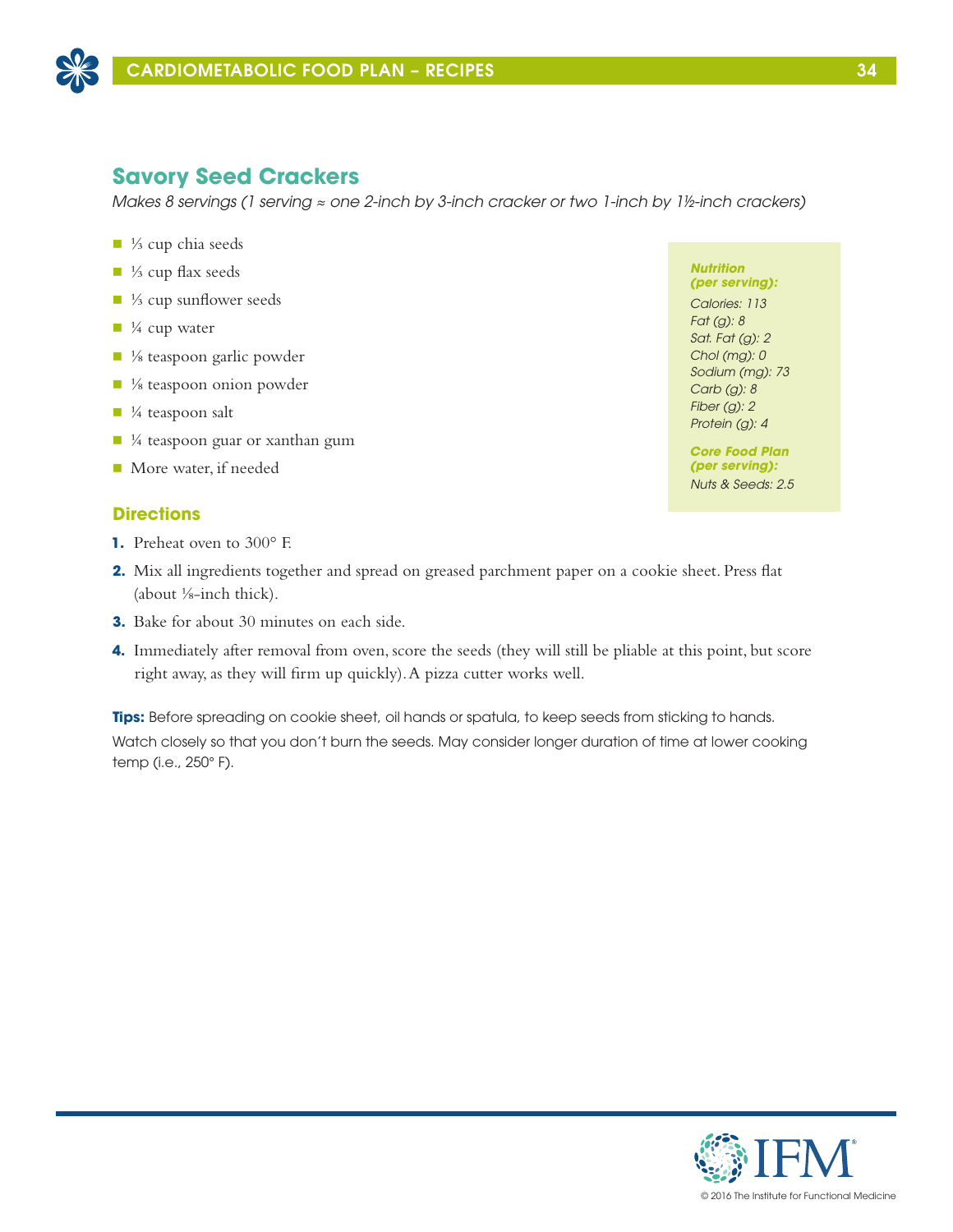

## **Strawberry Peach Kale Smoothie**

*Makes 2 servings*

- 2 cups unsweetened almond, hemp, or coconut milk
- 1 cup frozen strawberries (no sugar added)
- 1 cup frozen peaches (no sugar added)
- 2 cups fresh kale
- 1 teaspoon vanilla extract
- 2 scoops vanilla protein powder (whey or vegan varieties, like pea, rice, organic soy or hemp)

## **Directions**

**1.** Put all in a blender, and mix well. Add ice to make smoothie more slushy, if desired.

**Tips:** Healthy options include adding 1 tablespoon ground flax or chia seed to add omega-3 fats and/or substituting organic baby spinach for the kale.

#### *Nutrition (per serving):*

*Calories: 228 Fat (g): 6 Sat. Fat (g): 1 Chol (mg): 30 Sodium (mg): 260 Carb (g): 29 Fiber (g): 7 Protein (g): 20*

### *Core Food Plan (per serving):*

*Proteins: 2 ns Veg: 1 Fruit: 1.5*

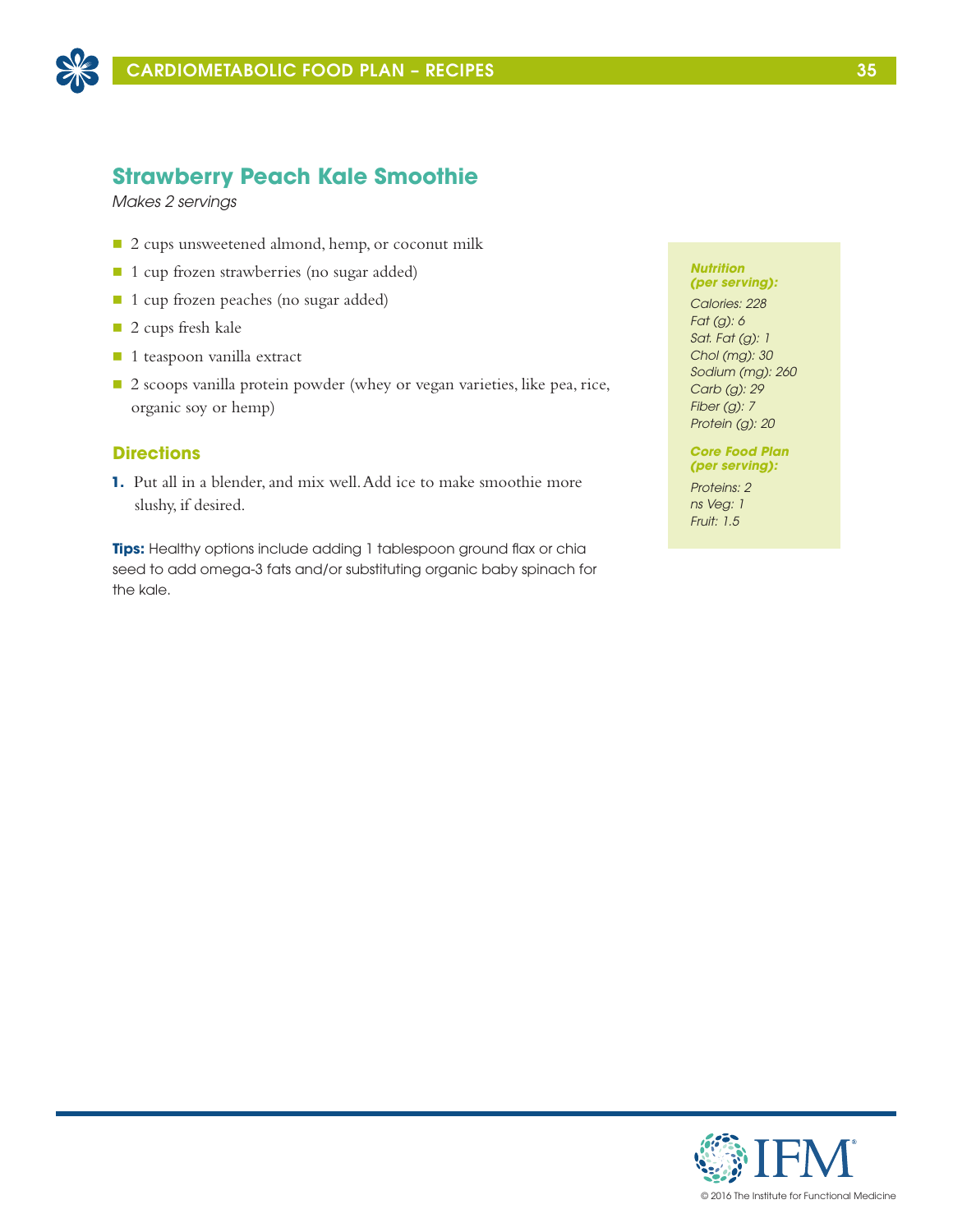

## **Sweet Potato Hummus**

*Makes 8 servings (1 serving ≈ ⅓ cup)*

- 1 large sweet potato (12–14 ounces), cooked and mashed
- 1 can (15 ounces) chick peas, drained, rinsed
- $\blacksquare$  ¼ cup tahini
- $\blacksquare$  ¼ cup fresh lemon juice
- 3 tablespoons extra-virgin olive oil
- 1 small clove garlic, halved
- $\blacksquare$  1½ teaspoons fine sea salt
- 1 teaspoon ground cumin
- $\blacksquare$  ½ teaspoon cinnamon (optional)

## **Directions**

**1.** Combine all ingredients in a food processor, and purée until smooth.

**Tips:** Serve with vegetables, whole grain pita bread, or seed crackers. To reduce sodium content per serving, cut added sea salt to half of current amount, add some pepper, or increase the other spices to desired taste.

#### *Nutrition (per serving):*

*Calories: 180 Fat (g): 10 Sat. Fat (g): 1 Chol (mg): 0 Sodium (mg): 415 Carb (g): 19 Fiber (g): 3 Protein (g): 5*

### *Core Food Plan (per serving):*

*Legumes: 0.5 Nuts & Seeds: 1 Fats & Oils: 1 s Veg: 0.5*

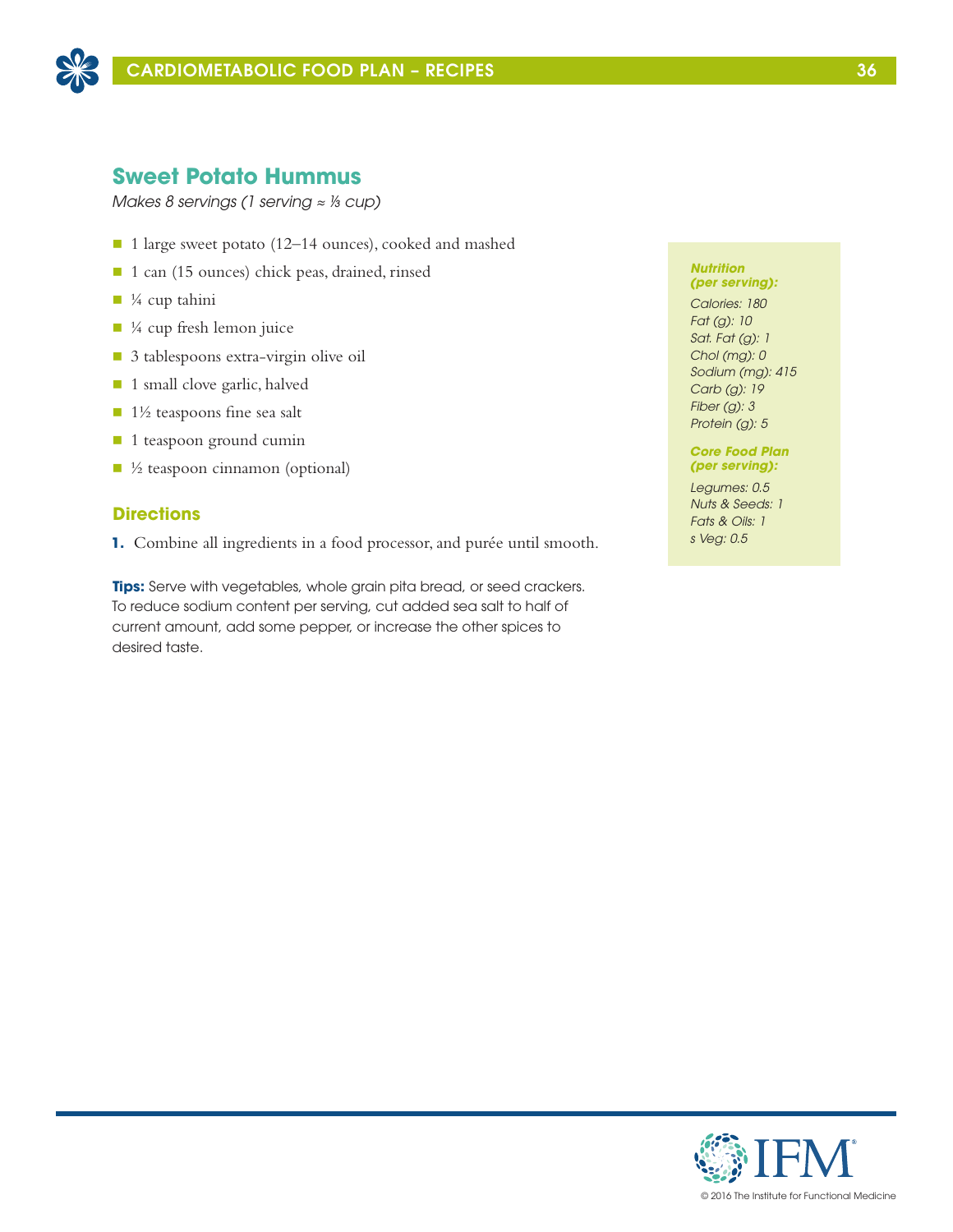

## **Ten Vegetable Soup with Tempeh**

*Makes 4 servings*

- $\Box$  2 tablespoons extra virgin olive oil
- 3 cups chopped green cabbage, quartered
- $\blacksquare$  1 cup cauliflower florets, 1-inch pieces
- 1 medium leek, sliced (use white and 1 inch of light green part)
- 1 small onion, chopped
- 1 medium carrot, chopped
- 1 medium celery stalk, chopped
- 1 can (14.5 ounces) diced tomatoes (no salt added)
- 4 cups low-sodium chicken or vegetable broth
- 1 medium yellow-fleshed potato, diced
- $\blacksquare$  ¼ cup chopped flat-leaf parsley (fresh)
- 1 tablespoon dried thyme
- $\blacksquare$  1½ cups packed Swiss chard or spinach, cut crosswise into ½-inch strips
- $\blacksquare$  2 cups tempeh
- $\blacksquare$  ½ teaspoon sea salt
- $\blacksquare$  ¼ teaspoon freshly ground pepper
- Pinch red pepper flakes or cayenne

### **Directions**

- **1.** Using a large Dutch oven or heavy soup pot with tight-fitting cover, heat oil over medium heat.
- **2.** Add cabbage, cauliflower, leek, onion, carrot, and celery. Stirring occasionally, cook vegetables until cabbage is limp and onion translucent (about 4 to 5 minutes). Cover, reduce heat to low, and cook about 8 minutes (until vegetables release their juices).
- **3.** Add tomatoes (with the liquid), broth, potato, parsley and thyme. Increase heat to medium-high until liquid boils. Cover, reduce heat, and simmer soup for 10 minutes.
- **4.** Add Swiss chard and tempeh, and simmer for 10 minutes. Season soup with sea salt and pepper (and red pepper flakes, if desired). Let sit for 15 minutes before serving.

**Tips:** If desired, refrigerate for up to 4 days, reheating in covered pot over medium heat. Or divide cooled soup among re-sealable freezer bags and freeze. This soup keeps in freezer for up to 2 months.

#### *Nutrition (per serving):*

*Calories: 341 Fat (g): 14 Sat. Fat (g): 2 Chol (mg): 0 Sodium (mg): 399 Carb (g): 38 Fiber (g): 6 Protein (g): 22*

### *Core Food Plan (per serving):*

*Proteins: 1.5 Legumes: 0.5 Fats & Oils: 1.5 ns Veg: 3 s Veg: 1*

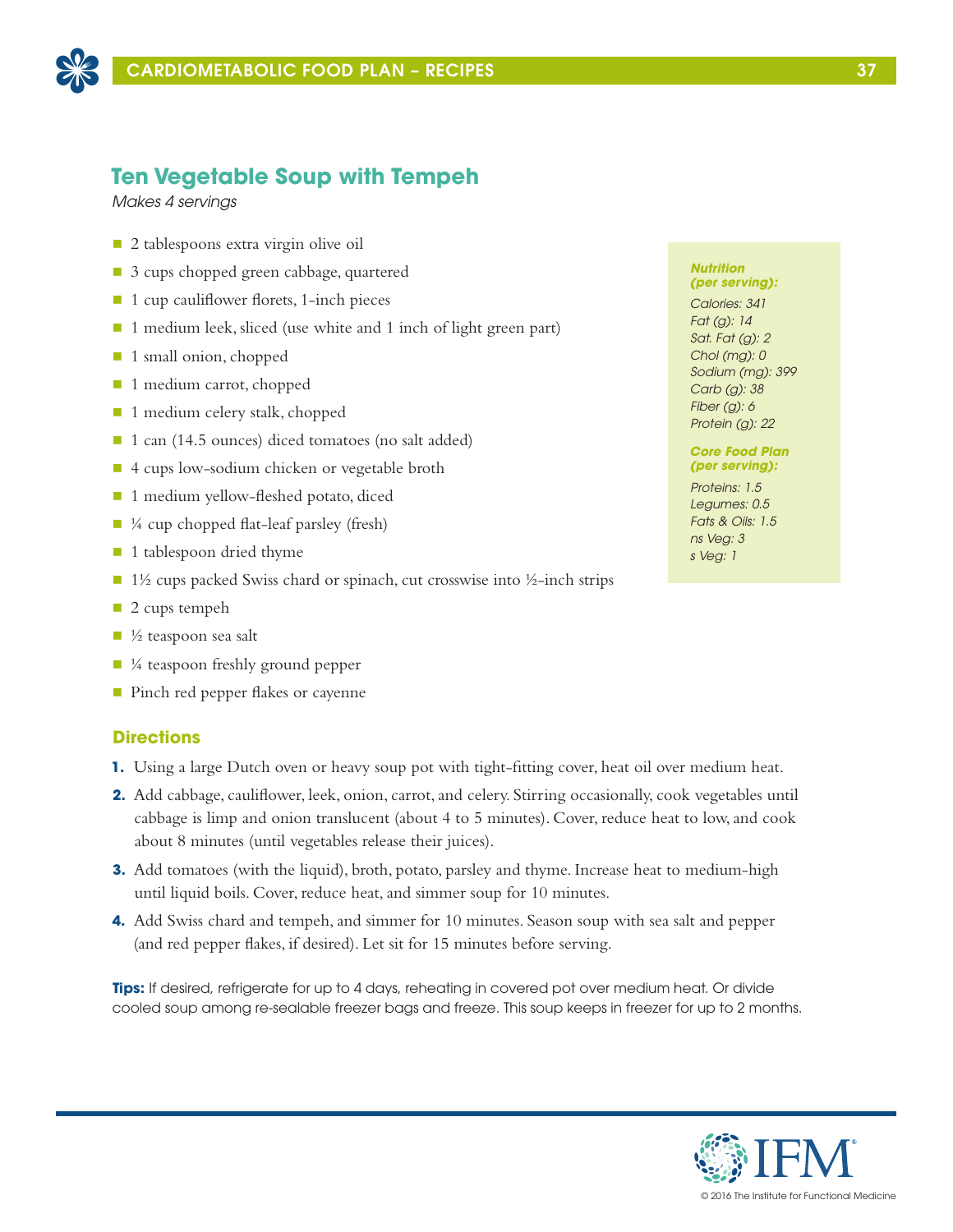

## **Thai Barley and Veggie Stir-Fry with Edamame**

*Makes 4 servings*

- $\blacksquare$  <sup>1</sup>/<sub>2</sub> cup pearled barley
- $\blacksquare$  1 cup water
- 1 tablespoon coconut oil, divided
- 2 cloves garlic, finely chopped
- 1 cup thinly sliced Chinese or regular eggplant
- $\blacksquare$  ½ cup chopped red bell pepper
- $\blacksquare$  ½ cup chopped onion
- $\blacksquare$  1 cup green soybeans (edamame)
- 3 tablespoons chopped fresh basil leaves
- $\blacksquare$  1 tablespoon chopped fresh mint leaves
- 8 to 10 drops red pepper hot sauce
- 1 teaspoon low sodium soy sauce
- 2 tablespoon chopped unsalted cashews
- $\blacksquare$  ½ cup shredded red cabbage
- $\blacksquare$  ½ cup shredded carrots

### **Directions**

- **1.** In a medium saucepan, combine barley and water, and bring to a boil. Reduce heat to low, cover, and then cook for 45 minutes or until the barley is tender and liquid is absorbed. Set aside.
- **2.** In a large skillet or wok, heat 1 tablespoon of the coconut oil over medium-high heat. Add garlic and stir-fry for 3 to 4 minutes. Add the cooked barley and stir-fry an additional 3 minutes. Transfer mixture to a dish and set aside.
- **3.** Return the same skillet to stove, and heat the remaining tablespoon of coconut oil over high-heat. Add the eggplant, bell pepper, onion, and soybeans, and stir-fry 3 to 4 minutes.
- **4.** Add basil, mint, hot sauce, and soy sauce. Cook for about 2 minutes.
- **5.** Add the barley and garlic mixture back to the pan, and heat for 3 minutes, stirring frequently.
- **6.** Garnish by topping with chopped cashews, shredded red cabbage, and shredded carrots.

#### *Nutrition (per serving):*

*Calories: 267 Fat (g): 10 Sat. Fat (g): 4 Chol (mg): 0 Sodium (mg): 79 Carb (g): 35 Fiber (g): 9 Protein (g): 13*

*Core Food Plan (per serving):*

*Legumes: 1 Fats & Oils: 2 ns Veg: 2 Grains: 0.5*